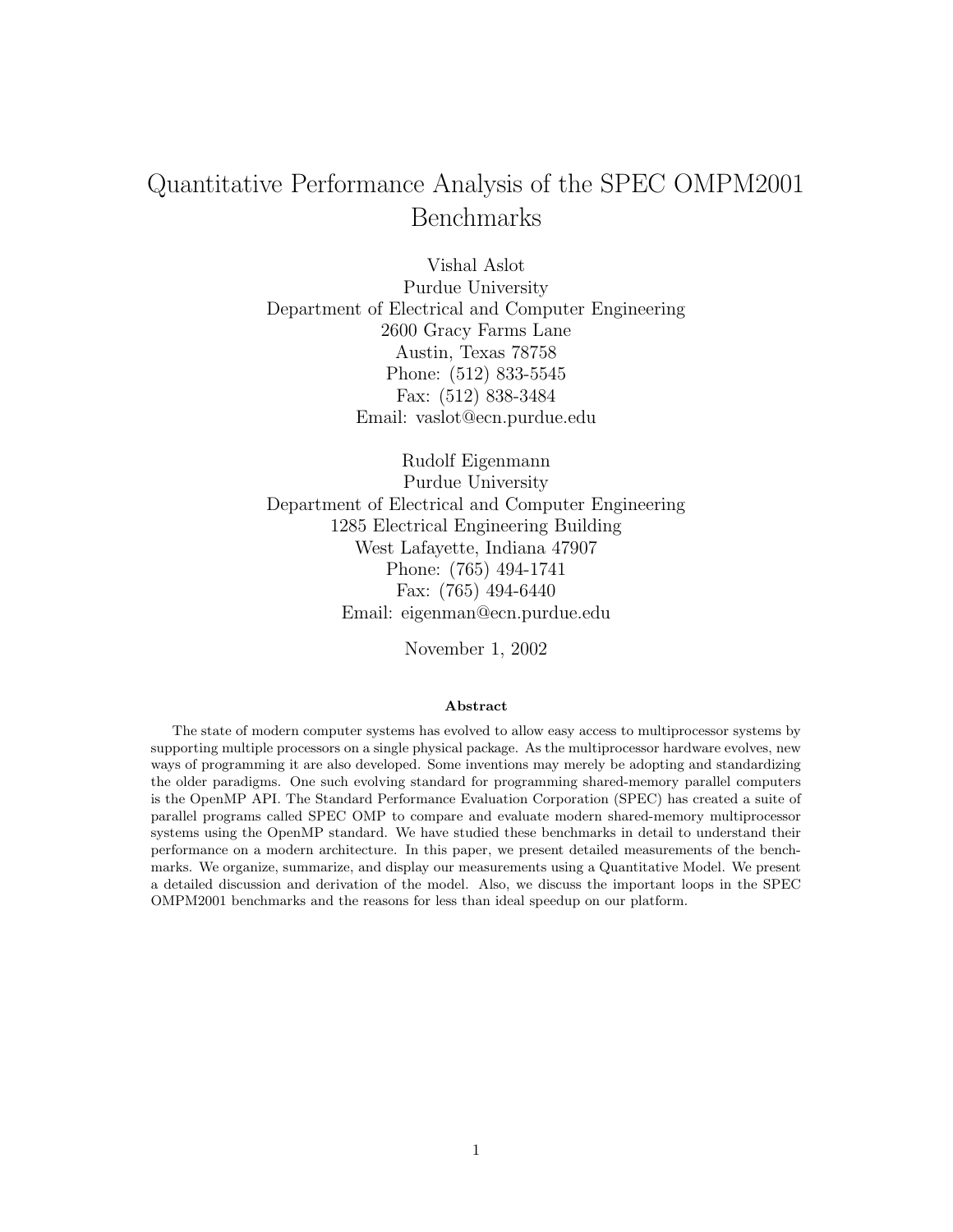# 1 Introduction

With the breakthroughs in standard off-the-shelf microprocessor and memory technologies and their use in building cost effective Shared-memory Multiprocessor (SMP) systems, SMP systems have gained prominence in the market place. As their popularity grows, more sophisticated, yet flexible development and runtime environments are called for to facilitate rapid and efficient development of parallel applications. Over the years, a variety of parallel programming paradigms such as custom compiler directives to mark parallel regions, MPI, POSIX thread programming, and data-parallel paradigms have emerged. While each one has its benefits, for small to medium range SMPs, directive-based programming and POSIX thread programming have gained prominence. Since most compilers implement parallelization directives as threads, these two ways of programming parallel machines are related.

While a large number of vendor-specific parallelization directives have served the SMP user community, there was a dire need for standardization. The OpenMP API [6] (Application Programming Interface) has fulfilled the need by providing a flexible, scalable, and fairly comprehensive set of compiler directives, library routines, and environment variables to incrementally write parallel programs. OpenMP is still evolving to better accommodate the needs of parallel programmers.

As SMPs become more commonplace, it is important to be able to evaluate their performance with a standard set of benchmarks. Several parallel benchmark suites over the past 20 years have attempted to fill the void, including SPLASH 2 [10], Parkbench [9], and the Perfect Benchmarks [5]. More recently, the Standard Performance Evaluation Corporation (SPEC) has released a new set of benchmarks targeted towards modern SMP systems, called SPEC OMP. The suite contains SPEC OMPM2001 (a medium, 2GB data set) and SPEC OMPL2001 (a large, 7GB dataset). The data set sizes define the maximum memory requirements for a single-processor run. In this paper we analyze SPEC OMPM2001. It contains eleven programs written in Fortran or C, which have been made parallel using the OpenMP API. More information about the benchmarks and the parallelization effort can be found in [15].

The SPEC OMPM2001 suite has been released in June 2001. This paper aims at characterizing the benchmarks on a modern, commercial multiprocessor system. To this end, we present detailed measurements using timers and hardware counters on our platform. We summarize the data using a Quantitative Model and derive this model in detail. We discuss the individual loops in the benchmarks. Finally, we analyze the reasons for the difference between measured and ideal speedups.

The remainder of the paper is organized as follows. We give a brief overview of the important OpenMP constructs in Section 2. Section 3 briefly presents the runtime environment in which we carried out our experiments. We describe the key concepts behind our Quantitative Model and derive it in detail in Section 4. Section 5 presents overall measurements for the benchmarks. In Section 6, we discuss the important loops of several benchmarks and reasons for their speedup loss. Section 7 summarizes the discussions in Sections 5 and 6. Finally, Section 8 concludes the paper.

# 2 Overview of OpenMP

The OpenMP standard is a set of directives, library functions, and environment variables to write sharedaddress-space (SAS) parallel programs in Fortran and C languages. The OpenMP API resulted from standardizing vendor-specific directives for writing parallel programs. OpenMP encompasses some of the key concepts behind writing shared-address-space programs with a few simple directives and library functions. We briefly introduce the OpenMP constructs referred to in this paper. See [6, 7] for details on the OpenMP standard.

In OpenMP, a parallel region is declared by placing an OMP PARALLEL/OMP END PARALLEL directive around it. Such a region will be executed by every participating processor. A group of participating processors is called a team of threads. Usually, OpenMP programs create one thread per processor. Therefore, the following description refers to processor where the OpenMP standard would use the more abstract term thread. Variables within the parallel region are declared private per processor or shared among the processors with a PRIVATE or a SHARED clause after OMP PARALLEL, respectively. The private variables declared in this fashion are undefined at the beginning of the parallel region and are undefined at the end. Thus, they should be used only within the parallel region. On the other hand, THREADPRIVATE variables are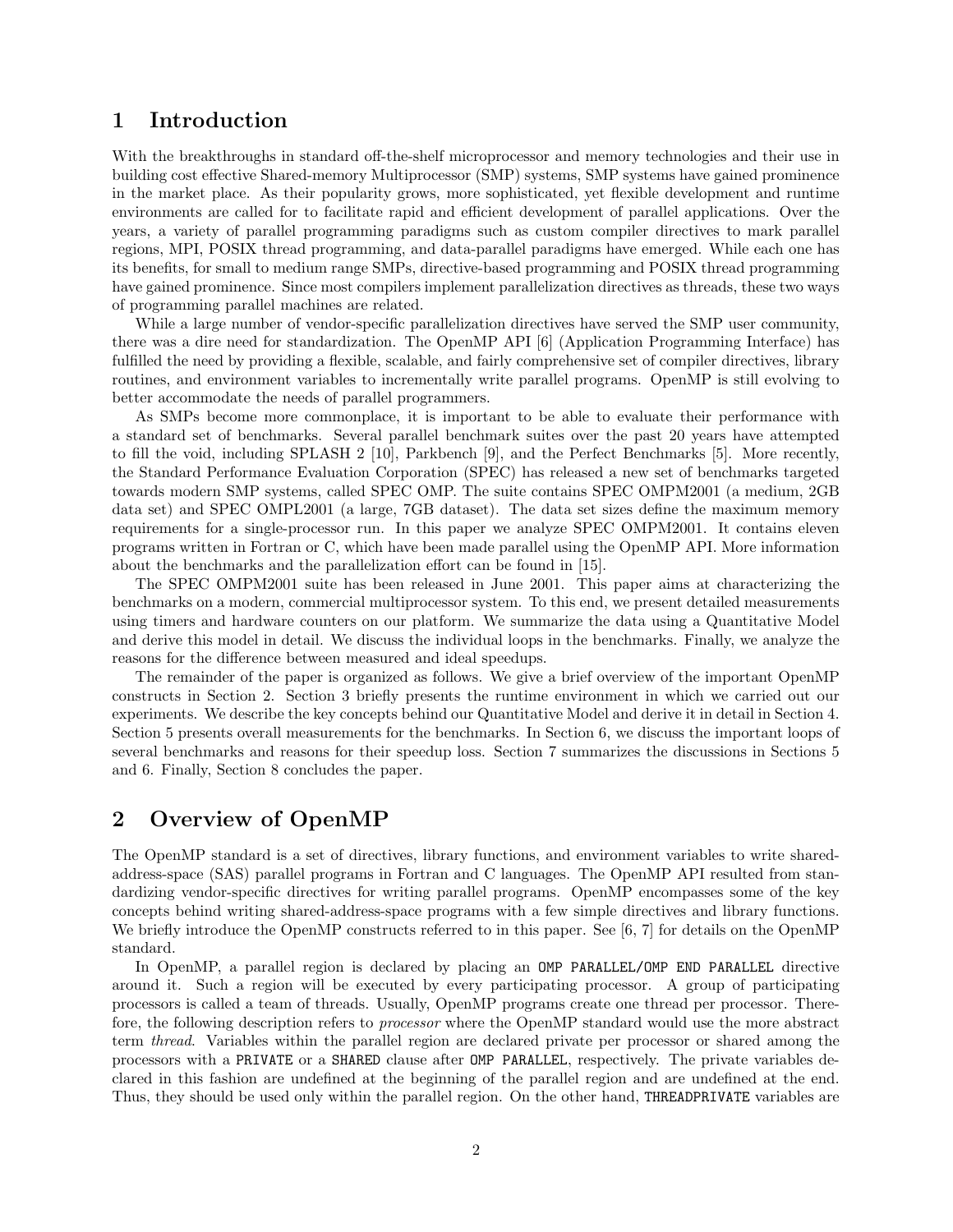private to each processor, but their values persist from one parallel region to the next. PRIVATE, SHARED, and THREADPRIVATE are known as the data environment clauses.

If a for-loop in C or a DO-loop in Fortran have independent iterations, which can be executed by different processors without generating incorrect results, the iterations can be easily partitioned among the available processors using omp for or OMP DO/OMP END DO construct. The construct is placed immediately before the loop and is called a worksharing construct. If the parallel region contains only one worksharing construct and does not contain any serial code either, it may be possible to combine OMP PARALLEL and OMP DO and use OMP PARALLEL DO instead.

In a worksharing construct, it is possible for the programmer to instruct the compiler to divide the iterations among the processors in a specific way. One possibility is to divide the iterations equally so that each processor executes the same number of iterations. This is called block or static scheduling. It is a default in the OpenMP standard with the above worksharing constructs. Block scheduling assumes that each iteration does roughly the same amount of work, and hence, all processors will perform the same amount of computation. When such is not the case, the programmer can specify either dynamic or guided scheduling. While these two kinds of scheduling are different in implementation, the basic concept is the same: each processor fetches more iterations once it is finished with its current share of iterations. Thus, a slower processor may do less work and a faster one may perform more. However, each processor works for about the equal amount of time. This helps avoid load-imbalance. The type of scheduling can be specified using a SCHEDULE clause next to an OMP DO construct.

Since the OpenMP constructs are inherently multithreaded, it is necessary to provide some form of mutual exclusion and global synchronization. In the OpenMP standard, the mutual exclusion is provided by enclosing a critical section of code within either the OMP CRITICAL/OMP END CRITICAL directives or by using the OpenMP library functions omp set lock/omp unset lock. The code within these constructs is executed by each processor. If part of the code within a parallel region needs to be serialized among the processors, but only one processor must execute it and the others must skip it, an OMP SINGLE/OMP END SINGLE construct is appropriate. Lastly, when all processors must arrive at a certain point in the program before continuing on, an OMP BARRIER directive can be used. No processor can continue past the barrier until all processors have finished executing the code before it. Thus, it is a global synchronization construct. A barrier is implicitly defined in OMP END PARALLEL, OMP END DO, and OMP END SINGLE among many other constructs. Because a barrier introduces overhead, it is desirable to remove it where possible from OMP END DO. This can be done by placing a NOWAIT clause next to it. This is typically done for the last worksharing construct in a parallel region. In many instances it is necessary, not only to synchronize all processors, but also to guarantee that all memory operations before the synchronization point are complete, and all processors have a consistent view of memory [16]. An OMP FLUSH directive updates the global view of memory for all processors by completing all memory operations.

Finally, reduction operations are common in parallel programming, where several processors update a single scalar or array variable. The reduction operations can be performed by inserting a REDUCTION clause following a worksharing construct in OpenMP. The OpenMP standard supports many most frequently used reduction operators such as +, -, MIN, and MAX. The OpenMP standard, revision 2.0 and above also includes array reduction operations, which are not yet supported by all compilers.

# 3 Experimental Setup

We ran the benchmarks on a quad processor Sun Enterprise 450 SMP system from Sun Microsystems Inc.. The basic configuration of the system is shown in Table 1.

All measurements were taken in single-user mode. We executed each benchmark with the full data set<sup>1</sup> from the released version of the SPEC OMPM2001 Toolkit environment. All of the executions validated within the tolerances specified by the SPEC OMPM2001 Toolkit.

In order to account for over 99% of the total execution time, we instrumented all time-consuming parallel and serial sections of the programs with a high-resolution timer. The overhead introduced by instrumentation is 2% or less for all benchmarks, which is within a tolerable range. In order to gain additional insight into the

<sup>&</sup>lt;sup>1</sup>The full data set is called Reference set in the SPEC toolkit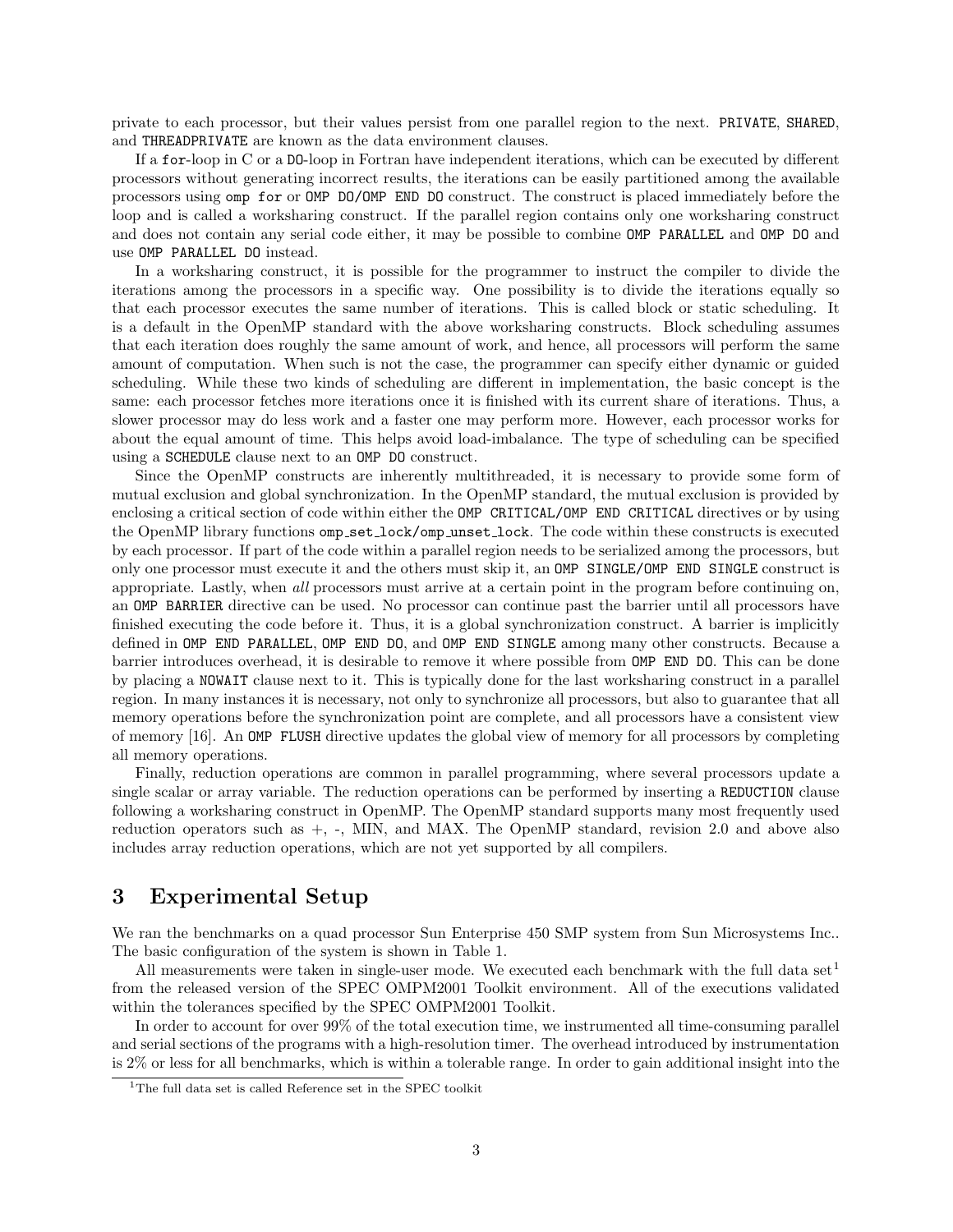| Machine Model           | Sun Enterprise 450                 |
|-------------------------|------------------------------------|
| CPU                     | 480 MHz UltraSPARC II              |
| No. of CPUs             | 4                                  |
| Used CPUs               | 4                                  |
| Memory per Node         | 4 GB                               |
| Instruction Cache       | 16 KB                              |
| Data Cache              | 16 KB, 32 byte line,               |
|                         | direct mapped, write through,      |
|                         | write no-allocate                  |
| External Cache          | 8 MB, 64 byte line, unified, write |
|                         | allocate, inclusion with data L1   |
| Peak Mem. Bandwidth     | $1.78 \text{ GB/sec}$              |
| <b>Operating System</b> | Solaris 5.8                        |
| Page Size               | 8KB                                |
| Fortran Compiler        | Sun Forte 6, update 1              |
| C Compiler              | Kuck & Associate's GuideC $4.0$    |
|                         | with Sun Backend                   |

Table 1: Basic Hardware and Software Setup

performance of the programs, we enhanced our instrumentation libraries to measure the hardware counters on the UltraSPARC II processors. Each UltraSPARC II processor has two 32-bit hardware counters. There are up to 22 distinct hardware events that can be measured with these counters. Our library handles the overflow of the counters correctly. We measured all hardware events for the sequential and the 4-processor parallel executions.

Just as in the case of timers, we have measured the hardware events per program section as well as per processor. In order to measure the events per processor and inside a parallel region, we applied several modifications to the region. In order to measure the parallel execution time, we instrumented each OMP PARALLEL and OMP END PARALLEL section but not the worksharing constructs inside each section. Because we wanted to instrument at the parallel region level rather than worksharing construct level, a number of OMP PARALLEL DO worksharing constructs had to be converted to OMP PARALLEL/OMP DO pair, which then allowed instrumentation at the parallel region level. Also, we measured the fork-join and the load-imbalance times by instrumenting around OMP PARALLEL/OMP END PARALLEL directives. We define the fork-time as the time spent while entering a parallel region. The time spent in OMP END PARALLEL construct is a sum of the join-time and the load-imbalance time. Since the join-time is typically very small (several microseconds), we expect that the time spent in OMP END PARALLEL matches the load-imbalance time closely. Also, in order to measure the load-imbalance, we appended a NOWAIT clause to OMP END DO wherever possible. The NOWAIT clause removes the implicit barrier in OMP END DO, permitting each thread to reach the barrier in OMP END PARALLEL as soon as it finishes useful work. Figure 1 shows how we attribute times.

We compiled each benchmark using the SPEC Toolkit. We used the  $-fast$  flag on all C and Fortran benchmarks. Also, with the Fortran benchmarks, we used -O5 and -xprofile. We found more specific optimization flags to achieve peak performance for gafort. The C programs used GuideC as the OpenMP compiler combined with Sun's C compiler. The only optimizations for the C programs were -xfast and -xalias level=strong. We used the same set of optimization flags to generate the sequential and the parallel versions of the programs. We did not make any algorithmic changes to the parallel version that would enhance or degrade the speedup. We compiled and ran the exact same code in the sequential and the parallel versions. We simply used or not used a -openmp flag with the Fortran programs to generate either a parallel or a sequential version, respectively. Compiling with GuideC automatically generates parallel code. To compile a sequential version of a C program, we used Sun's C compiler directly.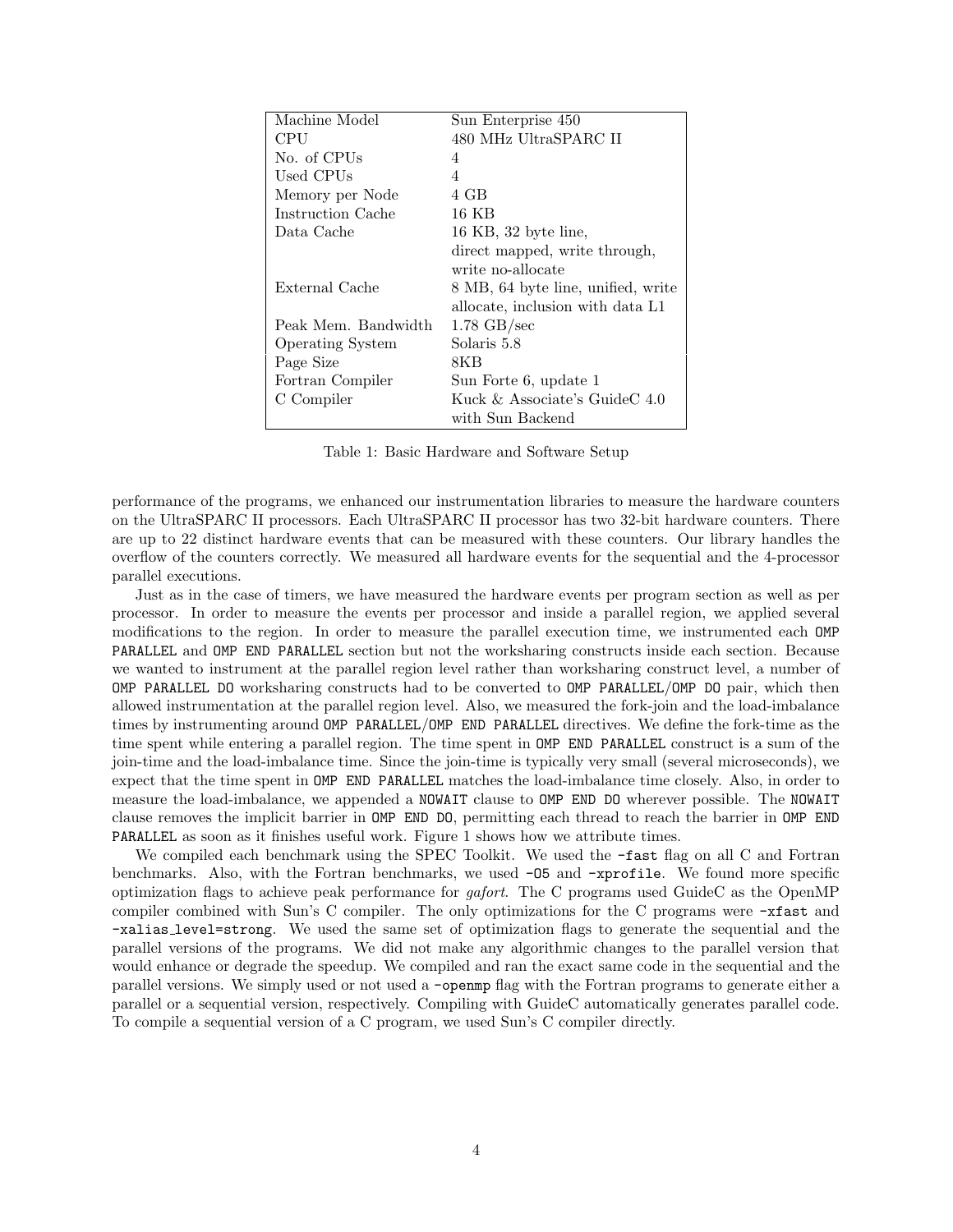

Figure 1:

# 4 A Quantitative Model

We introduce a model in order to quantify our performance observations. More specifically, we want to exhibit quantitatively the reasons that limit scalability of parallel programs. The basic idea is to analyze the difference between measured and ideal speedup of the parallel program. The model will subdivide this difference into *speedup components*, which represent the overhead factors responsible for suboptimal performance. The issues in doing so are to (1) define a complete and orthogonal set of overhead factors, (2) measure the factors or derive them from measured data, and (3) compute the model values thereof. The following subsections present our solutions to these issues. The presented model refines the Speedup Component Model introduced in [13]. Another model that attempts to quantify the performance of loop-dominated scientific applications is presented in [3]. Similar to the model in [3] that focuses on explaining performance difference between the upper bound on the best achievable performance and the realized performance, our model also attempts to explain the difference between the ideal performance and the measured performance.

#### 4.1 Overhead Factors

The total execution time of a parallel program or program section can be divided into the following factors:

- 1. Time spent performing useful work,
- 2. stalls due to waiting for data accesses,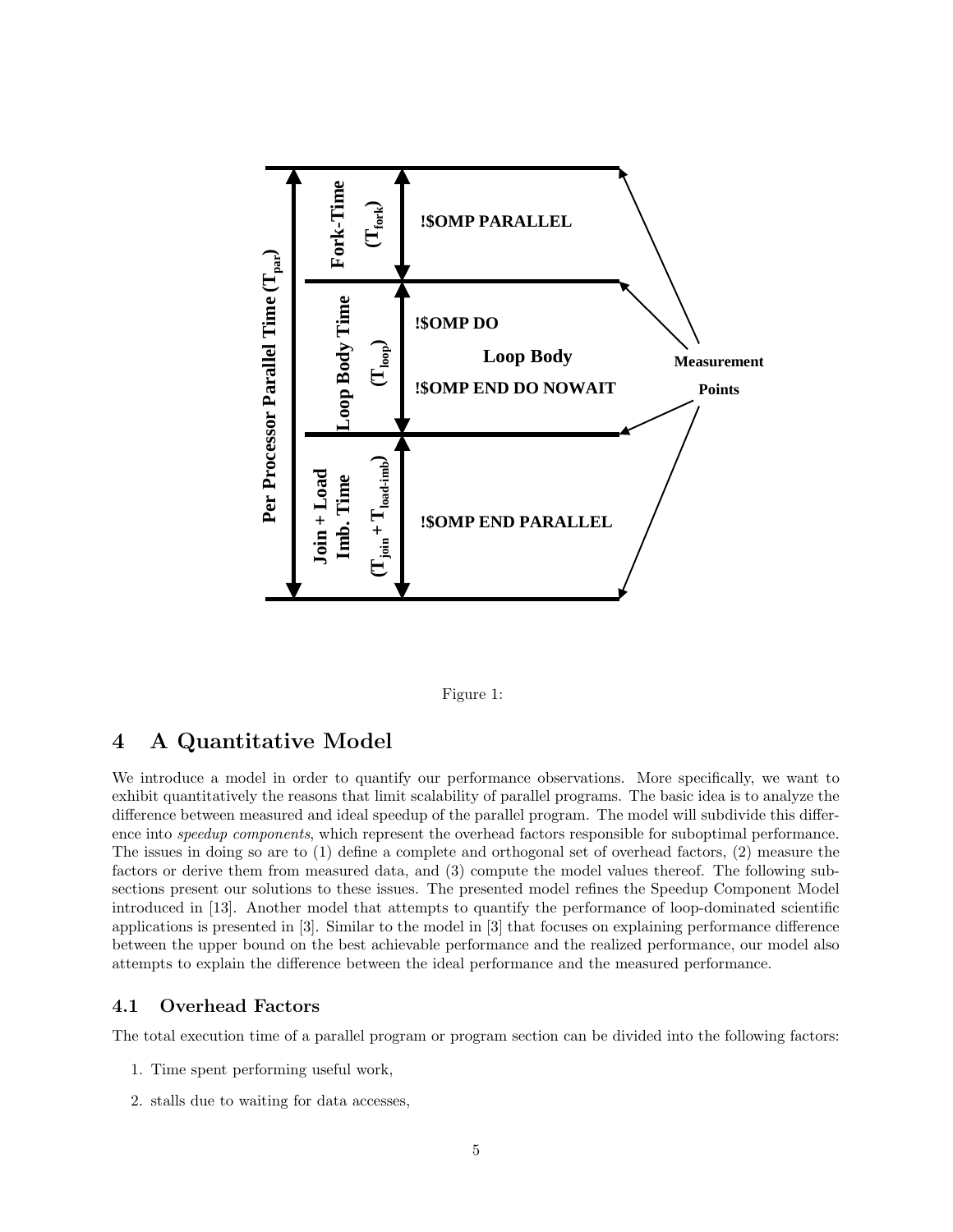- 3. stalls due to pipeline bubbles (e.g., branch misprediction stalls),
- 4. idle time due to serial program sections and load-imbalance,
- 5. parallelization overhead, such as fork and join operations,
- 6. time spent in extra computation, not present in the serial code (such as initialization and final sum of parallel reductions or OpenMP intrinsic function calls),
- 7. time attributable to less optimal parallel code generation (e.g., due to more conservative compilation)
- 8. time spent at low-level synchronization points, such as fence instructions (e.g., MEMBAR and STBAR in the UltraSPARC II processor)

We divide the overhead factors into two categories. The first category includes overheads also present in the serial program (factors 2 and 3). The second category includes overheads only present in the parallel program execution (factors  $4 - 8$ ).

While we believe these overhead factors to be reasonably complete, there are second-order effects. For example, even in single-user mode, a program may be interrupted by low-level system processes. Our measurements will need to ensure that such effects are negligible. To account for possible inaccuracies, we will introduce an additional factor that represents not-modeled effects.

The orthogonality of the overhead factors needs careful consideration. For example, idle time due to loadimbalance and due to serial program execution must be distinguished clearly. This will become important for the measurement of the factors, discussed in the next subsection. Orthogonality is a further issue in that overhead factors may hide each other. For example, a code section may exhibit 40% memory stall cycles and 10% pipeline stalls. The programmer may be able to reorder the computation so that the memory stalls decrease by 20%. However, as a result the pipeline stalls may increase by 10%. While it is important for our instruments to attribute each processor cycle to exactly one time factor, this requirement tends to hide other factors. Note, it would be incorrect to conclude that removing a certain speedup component via some improvement would necessarily lead to a speedup increase proportional to the affected speedup component. Instead, the speedup components quantify the relative importance of overhead factors in the measured program execution. When interpreting our results we will revisit this fact.

#### 4.2 Measuring and Deriving Overheads

We have instrumented our programs with calls to the Sun UltraSPARC II hardware counter libraries at the points indicated in Figure 1. From these measurements we obtained the following performance factors. All factors apply to individual processors.

Category 1 (overheads present in both serial and parallel code):

- 1. memory system stalls  $(T_{memory})$ , further subdivided into stalls due to instruction cache misses  $(T_{IC})$ , store buffer full  $(T_{SB})$ , dependence on earlier incomplete load  $(T_{LD})$ , and load dependent on an earlier store  $(T_{RAW})$ .
- 2. pipeline stalls  $(T_{pipeline})$ , further subdivided into stalls due to branch misprediction  $(T_{BM})$ , and floating-point dependence  $(T_{FP})$ .

Category 2 (overheads present in parallel code only):

- 1. load-imbalance  $(T_{load-imb})$ ,
- 2. serial program sections  $(T_{amdahl})$ ,
- 3. fork and join overhead  $(T_{fork}, T_{join}, T_{fi})$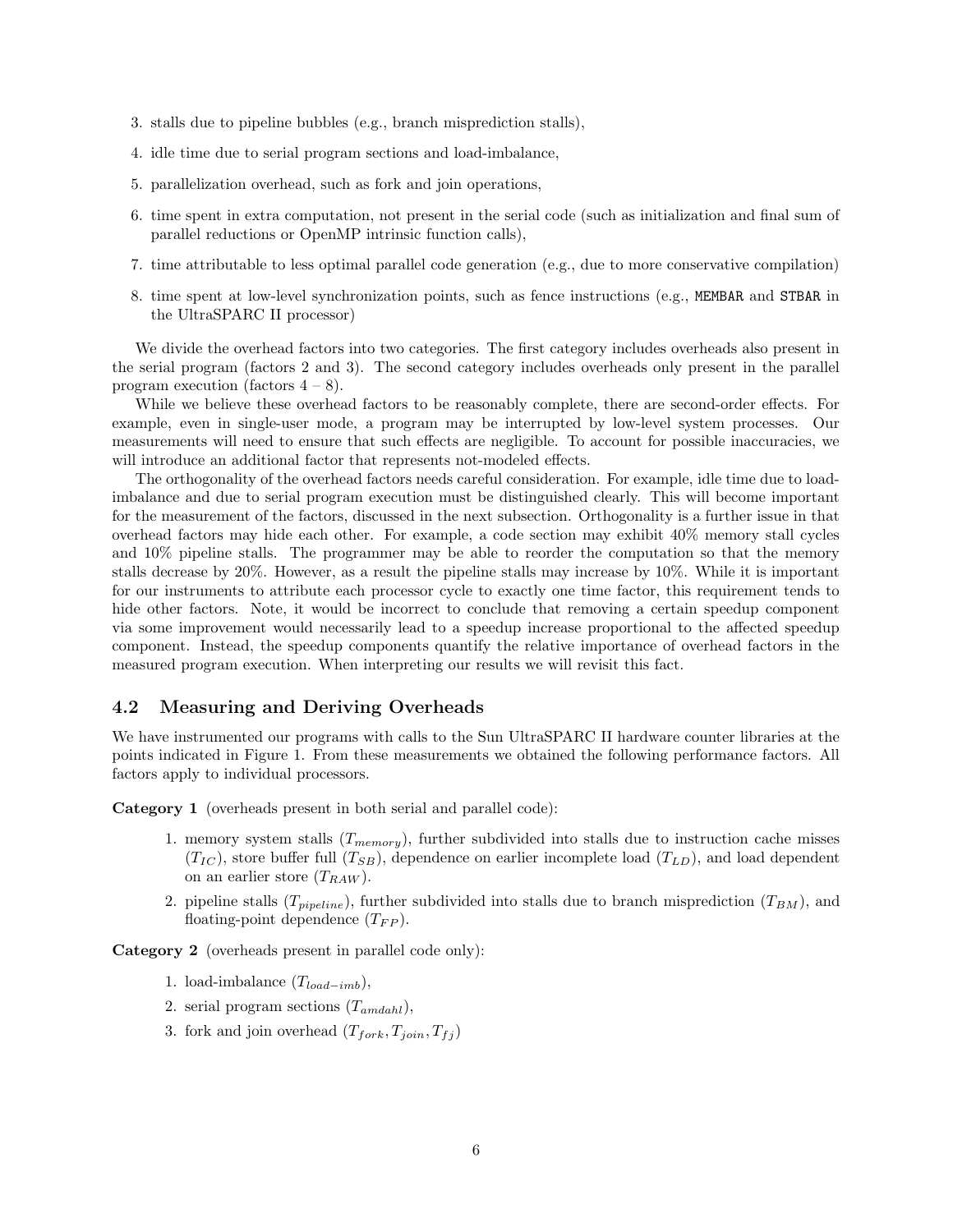| No. | Parameter                 | Notation     | Device     |
|-----|---------------------------|--------------|------------|
| 1   | Sequential or Serial Time | $T_{ser}$    | Timer      |
| 2   | Parallel Time             | $T_{par}$    | Timer      |
| 3   | Loop Body Time            | $T_{body}$   | Timer      |
| 4   | Fork Time                 | $T_{fork}$   | Timer      |
| 5   | IC Miss Stalls            | $T_{IC}$     | HWC        |
| 6   | Store Buffer Stalls       | $T_{SB}$     | <b>HWC</b> |
| 7   | Load Use Stalls           | $T_{LD}$     | <b>HWC</b> |
| 8   | Load Stalls on RAW        | $T_{RAW}$    | <b>HWC</b> |
| 9   | Branch Misprediciton      |              |            |
|     | Stalls                    | $T_{BM}$     | <b>HWC</b> |
| 10  | Floating-Point            |              |            |
|     | Dependence Stalls         | $T_{FP}$     | HWC        |
| 11  | Amdahl's Time             | $T_{amdahl}$ | Timer      |

Table 2: Measured Parameters

| No. | Parameter          | Notation          | Unit     |
|-----|--------------------|-------------------|----------|
| 1   | Speedup            | Speedup           | Unitless |
| 2   | Useful Computation | $T_{comp}$        | Cycles   |
| 3   | Memory Stalls      | $T_{memory}$      | Cycles   |
| 4   | Pipeline Stalls    | $T_{pipeline}$    | Cycles   |
| 5   | Join Time          | $T_{join}$        | Cycles   |
| 6   | Fork-Join Stalls   | $T_{fi}$          | Cycles   |
|     | Load-Imbalance     | $T_{load-imb}$    | Cycles   |
| 8   | Not Modeled        | $T_{not-modeled}$ | Cycles   |

Table 3: Derived Parameters

Table 2 lists the overheads and times that we obtained through direct measurement.  $T_{ser}$  and  $T_{par}$ represent the serial and parallel execution time, respectively.  $T_{amdahl}$  represents time spent by all but one processors during serial program sections. The used hardware counters ensure that each machine cycle is attributed to exactly one overhead factor, satisfying the orthogonality criterion discussed in Section 4.1. Within our overhead factors, only the memory system and pipeline stalls can hide each other to a certain extent. However, load-imbalance and fork-join overheads are orthogonal to all other categories.

Table 3 lists overheads and parameters that we derived from measured values.  $T_{join} = T_{par} - T_{fork}$  $max(T_{body})$  is the barrier time at the end of a parallel region. It is computed as the total time taken by the region excluding the fork time and the region time on the slowest processor, as illustrated in Figure 2.  $T_{fj} = T_{fork} + T_{join}$ . The load-imbalance is the time each processor waits for all other processors to reach the final barrier of the region:  $T_{load-imb} = T_{par} - T_{body} - T_{fj}$ . The fork and join overhead is the same on all processors, while the load-imbalance can differ.

Table 3 also shows several terms that do not represent overheads. Speedup is computed as  $T_{ser}/T_{par}$ .  $T_{comp,s}$  and  $T_{comp,p}$  represent the time taken by useful computation in the serial and parallel code, respectively. Subscripts s and p stand for serial and parallel, respectively.  $T_{comp,s} = T_{ser} - T_{memory,s} - T_{pipeline,s}$ . We cannot measure or compute  $T_{comp,p}$  precisely and, instead, estimate  $\sum^{N} T_{comp,p}$  over all processors  $(N)$ to equal  $T_{comp,s}$ . The inaccuracy of this estimate factors into  $T_{not-modeled}$ , which represents a time component that is not accounted for in our model.  $T_{not-modeled}$  exhibits the inaccuracy of our model. Additional factors covered by this term include the items 6–8 listed in Section 4.1. We will discuss effects believed to be caused by these overheads in Section 6.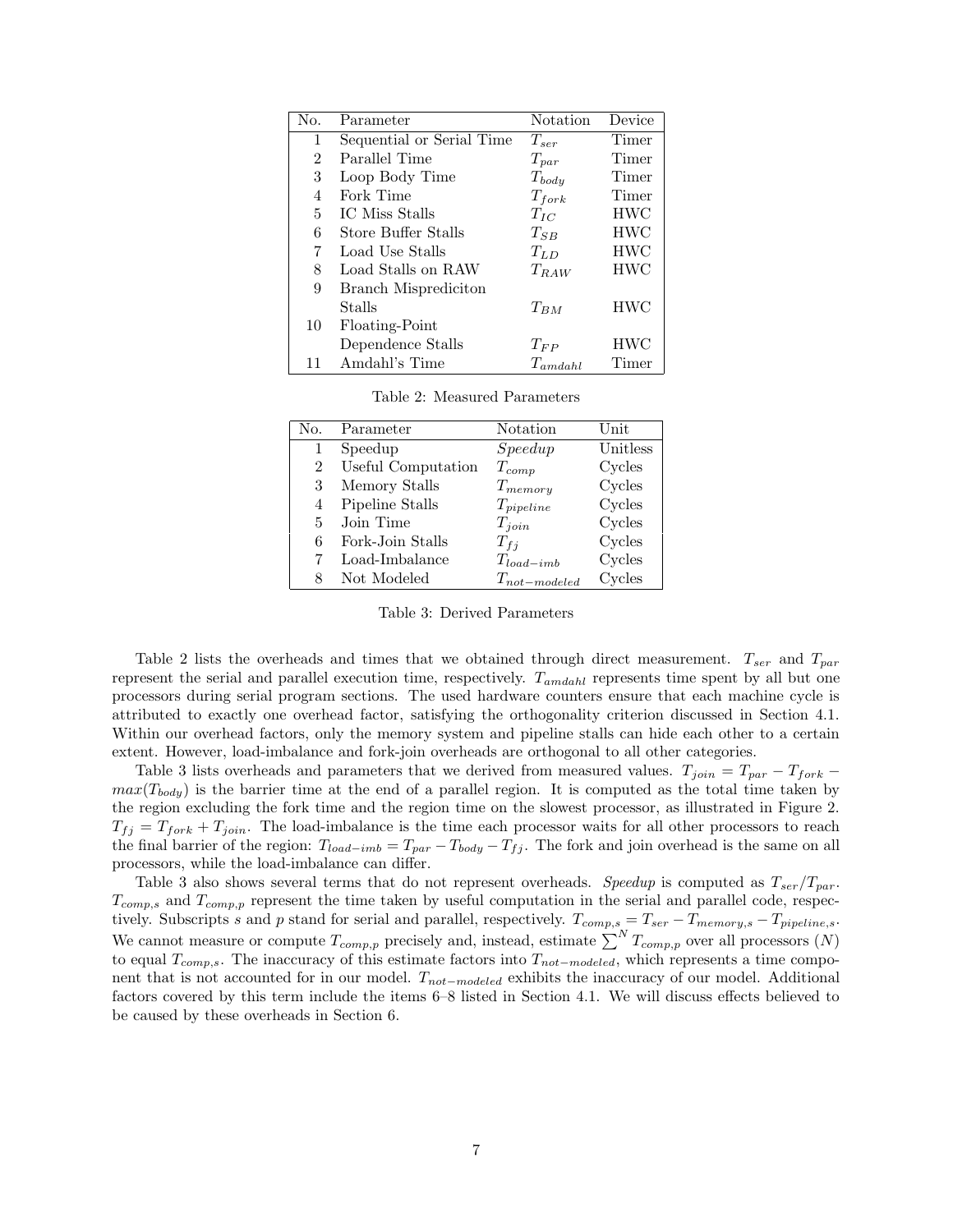



#### 4.3 Computing the Model Values

The goal of our model is to split the difference between measured and ideal speedup into a number of speedup components. These components represent the overhead factors, each being proportional to the increase in overhead cycles from the serial to the parallel code. That is,

 $Speedup<sub>loss</sub> = Speedup<sub>ideal</sub> - Speedup<sub>measured</sub>$ 

where  $Speedup_{loss}$  is split into its contributing overheads.

We first consider a fully parallel region. For this region, the parallel execution time equals the sum of the times spent in useful computation plus overheads:

$$
T_{par} = T_{comp,p} + T_{memory,p} + T_{pipeline,p} + T_{fj}
$$

$$
+ T_{load-imb}
$$

$$
= \sum_{K} T_{factor,p}
$$

 $T_{par}$  is the same on all processors, while its constituents may differ.  $\sum^{K} T_{factor,p}$  is short for the sum of all  $K$  constituent times. Summing up this term across all  $N$  processors results in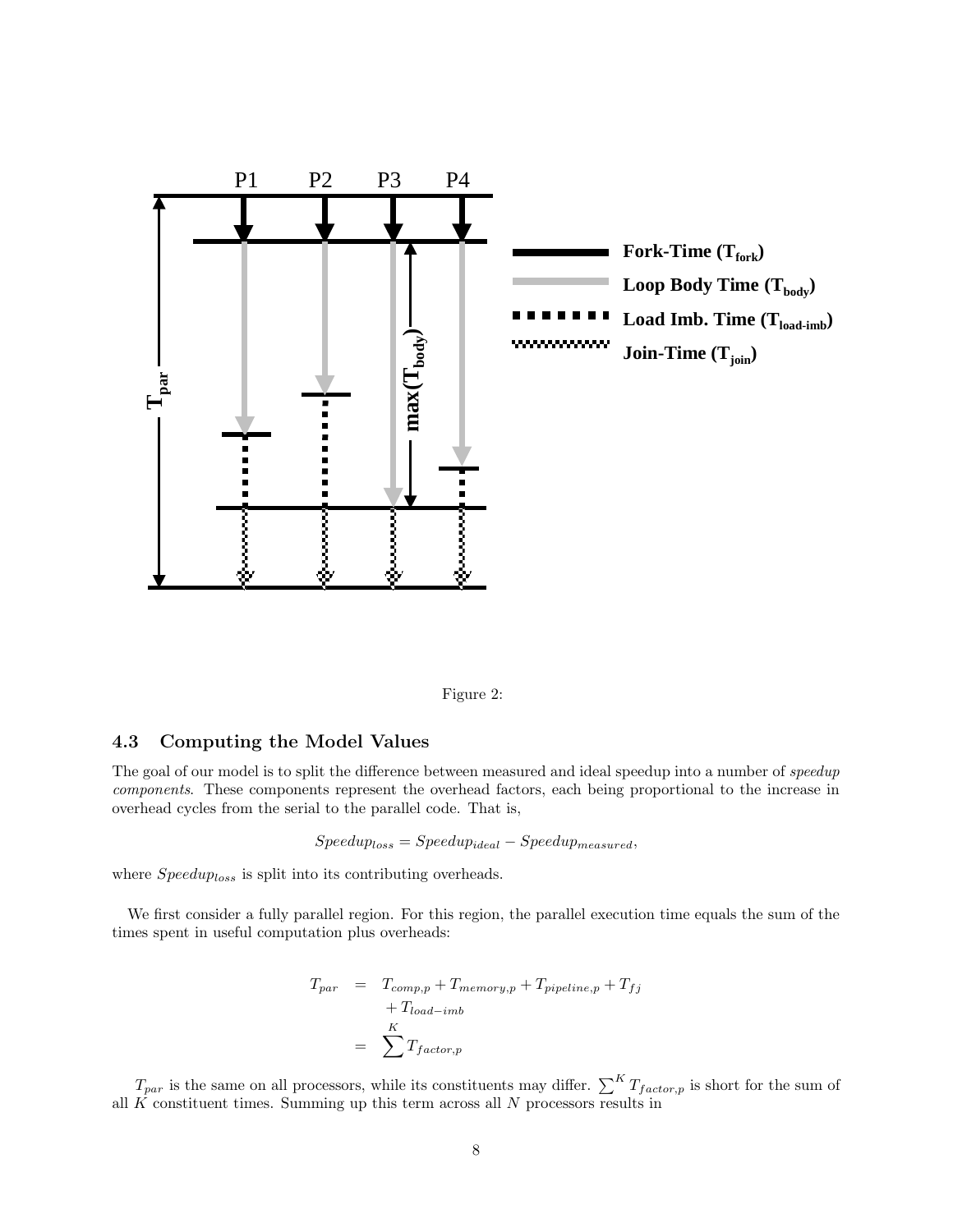$$
\sum^{N,K} T_{factor,p} = N \cdot T_{par}
$$

With this relationship and the definition of speedup, it follows that

$$
Speeduploss = Speedupideal - Speedupmeasured
$$
\n
$$
= N - \frac{T_{ser}}{T_{par}}
$$
\n
$$
= \frac{\sum^{N,K} T_{factor} - T_{ser}}{T_{par}}
$$
\n
$$
= \frac{1}{T_{par}} \sum_{i=1}^{K} (\sum T_{factor_{i},p} - T_{factor_{i},s})
$$
\n(1)

Hence, each overhead factor contributes a speedup component proportional to the sum of its cycles consumed on all processors in parallel minus the overhead time in the corresponding sequential program. For the factors  $T_{fj}$  and  $T_{load-imb}$  the sequential overhead is zero. We have defined  $\sum^{N}T_{comp,p} = T_{comp,s}$  as an estimate. With this estimate the speedup component of  $T_{comp}$  is zero, that is, the combined useful cycles in the parallel code equal the useful cycles of the sequential code. In its place we use the  $T_{not-modeled}$  term, capturing model inaccuracies, as discussed in Section 4.1. Hence,

$$
Speeduploss = SCmemory + SCpipeline + SCload-imb + SCfj
$$
   
+ SC<sub>not-modeled</sub> (2)

where the first four components are computed by formula 1, and  $SC_{not-model}$  fills the gap between  $Speedup_{ideal} - Speedup_{measured}$  and  $SC_{memory} + SC_{pipeline} + SC_{ff} + SC_{load-imb}$ .

The model for an entire program is a small extension of the model for a fully parallel region. In addition to parallel regions, a whole program contains serial sections<sup>2</sup>. According to Amdahl's law, the maximum speedup of such a program is limited to  $Speedup_{ideal} - SC_{amdahl}$ , where

$$
SC_{amdahl} = N - \frac{1}{(p/N) + (1 - p)}, 0 \le p \le 1,
$$

and  $p$  is the parallel coverage. Parallel coverage is a fraction of the serial program that is enclosed by parallel regions. Hence, for parallel programs that include serial sections, the speedup components are,

$$
Speeduploss = SCmemory + SCpipeline + SCload-imb + SCfj + SCnot-modeled + SCamdahl
$$
 (3)

Note, that a speedup component can amount to a negative value if the overheads in the parallel code are less than the overheads in the serial code. This can occur when, for example, the compiler has applied locality-enhancement transformations to the parallel code but not to the serial code. In this case the negative  $SC_{memory}$  exhibits the source of potential superlinear speedup behavior. Negative components can also result from measurement artifacts, if two overheads present in the same cycle are counted differently in two program executions. For example, a cycle may include both a memory and a pipeline stall; in one run the hardware counters record a pipeline stall, in the second run a memory stall. In this case one can expect that, while one speedup component becomes negative, another component grows significantly.

In the following sections we will use the two model formulas, 2 and 3, to characterize the speedup loss of the SPEC OMPM2001 benchmarks and their important loops.

 $2$ The serial sections of code in parallel and sequential executions may take different amounts of time. We are assuming that they take a same amount of time. Our assumption is valid only because the serial sections are very small in all programs and do not contribute substantially to the overall execution time.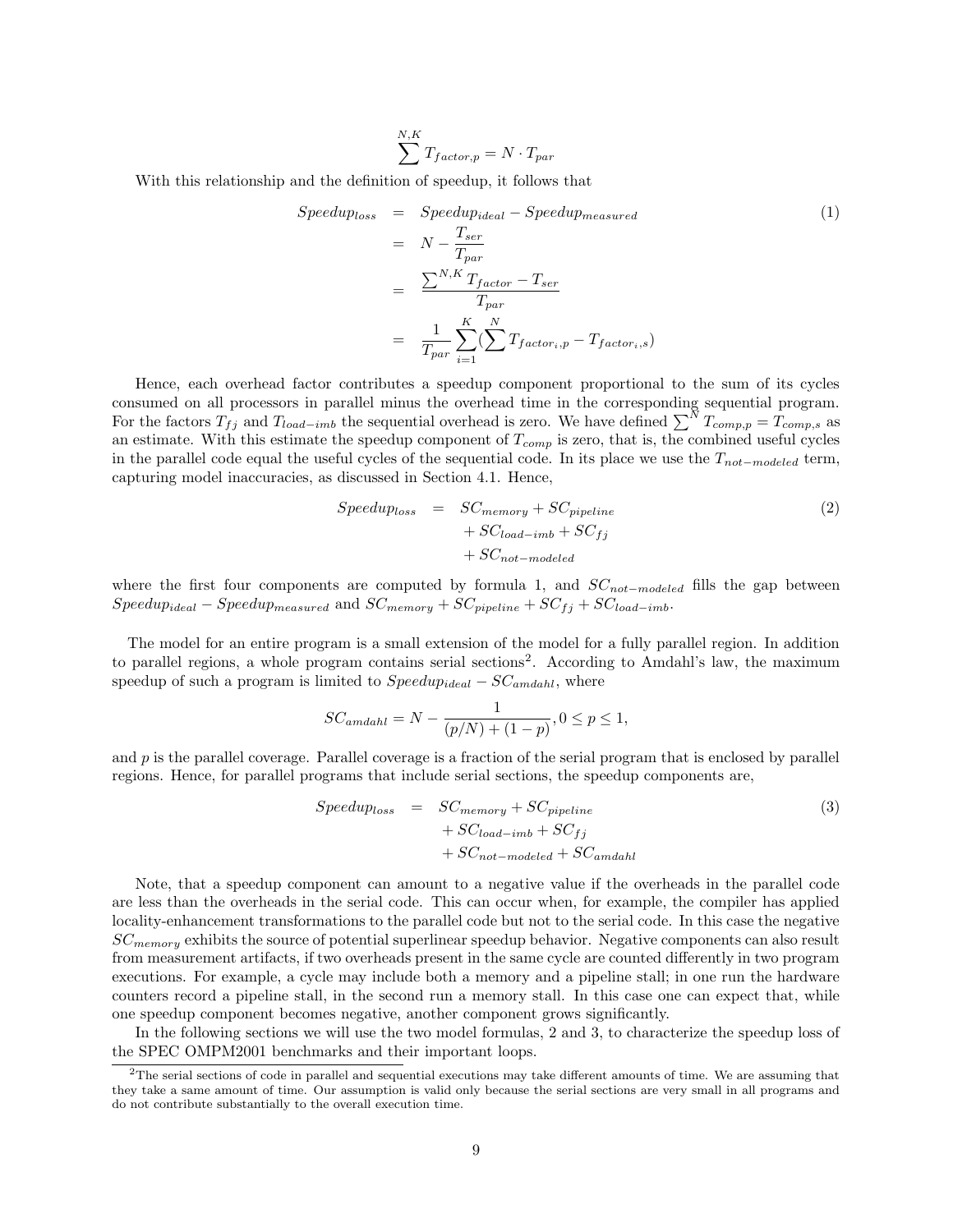# 5 Overall Performance

We have used the Quantitative Model as presented in the previous section to organize and summarize the timer and hardware counter measurements of the SPEC OMPM2001 benchmarks on our platform. Before presenting the speedup components of the programs, we will outline their most basic characteristics.

#### 5.1 Basic Characteristics

|         | Parallel | Execution |      |          | # of               |
|---------|----------|-----------|------|----------|--------------------|
|         | Coverage | Time(sec) |      | Speedup  | Parallel           |
| Code    | $(\% )$  | Seq.      | 4    | $4$ CPU) | Regions            |
| ammp    | 99.12    | 16841     | 5898 | 2.84     | 7                  |
| applu   | 99.99    | 11712     | 3677 | 3.14     | 22                 |
| apsi    | 99.84    | 8969      | 3311 | 2.72     | 24                 |
| art     | 99.83    | 28008     | 7698 | 3.62     | 3                  |
| equake  | 99.16    | 6953      | 2806 | 2.54     | 11                 |
| fma3d   | 99.46    | 14852     | 6050 | 2.50     | 92/30 <sup>1</sup> |
| gafort  | 99.94    | 19651     | 7613 | 2.56     | 6                  |
| galgel  | 95.58    | 4720      | 3992 | 1.19     | 32/31 <sup>1</sup> |
| mgrid   | 99.98    | 22725     | 8050 | 2.84     | 12                 |
| swim    | 99.44    | 12920     | 7613 | 1.70     | 8                  |
| wupwise | 99.83    | 19250     | 5788 | 3.31     | 10                 |

<sup>1</sup> programmed regions / regions called at runtime

Table 4: Basic Runtime Characteristics of the SPEC OMPM2001 Benchmarks

Table 4 shows the parallel coverage based on a sequential run, the sequential and 4-processor parallel execution times, and the overall speedup of the benchmarks. With the exception of *galgel*, all benchmarks show a parallel coverage of 97% or more in parallel and sequential runs. Galgel shows a parallel coverage of about 95%. Thus, the SPEC OMP codes are highly parallel. The table also shows that the SPEC OMP codes run for a long time even with the medium Reference data sets.

Figure 3 and 4 show the overall cache hit rates, the number of executed instructions, and the number of memory access instructions. Figure 3 indicates that most benchmarks suffer from poor first-level data cache hit rate. Even the secondary cache hit rates are below  $90\%$  in some instances. The secondary cache hit rate is computed with respect to the total references going *only* to the secondary cache. With the exception of apsi, art, and wupwise, most programs report an increase in the cache hit rates. The instruction cache hit rates are almost  $100\%$  in all instances except  $\text{f}ma3d$ .

Figure 4 shows the relative proportion of the memory access instructions to the overall instructions. It is between 20% and 45% in all benchmarks. Also, the figure shows that all benchmarks perform more work in the parallel version compared to the sequential version. Ammp, equake, fma3d, and galgel show a large increase in the number of memory access instructions.

Figure 5 shows the fork-join overhead scaling of the benchmarks. Relative to the execution times, the fork-join overhead is very small. Consequently, Figure 6 shows negligible fork-join speedup components. Galgel is an exception; it has the largest fork-join overhead, mainly due to several million invocations of the LAPACK routines. At the other extreme, art has nearly zero fork-join overhead, because it has only one loop which is responsible for about 99% of the execution time and is invoked only once. Finally, even if all loops in apsi have a relatively small number of invocations (few tens to few hundred), the fork-join overhead is high compared to loops in some other benchmarks with a similar invocation count. The higher fork-join time in apsi comes from the malloc and free calls by the Fortran compiler to allocate a privatized array inside a parallel region. In fact, the local arrays in a subroutine are always allocated dynamically by our Fortran compiler. Since the Fortran compiler extracts each parallel region into a subroutine [8, 11] and declares all PRIVATE variables as local variables in that subroutine, the PRIVATE arrays end up getting allocated and freed dynamically. The high overhead of the malloc/free calls comes from the fact that each thread gets a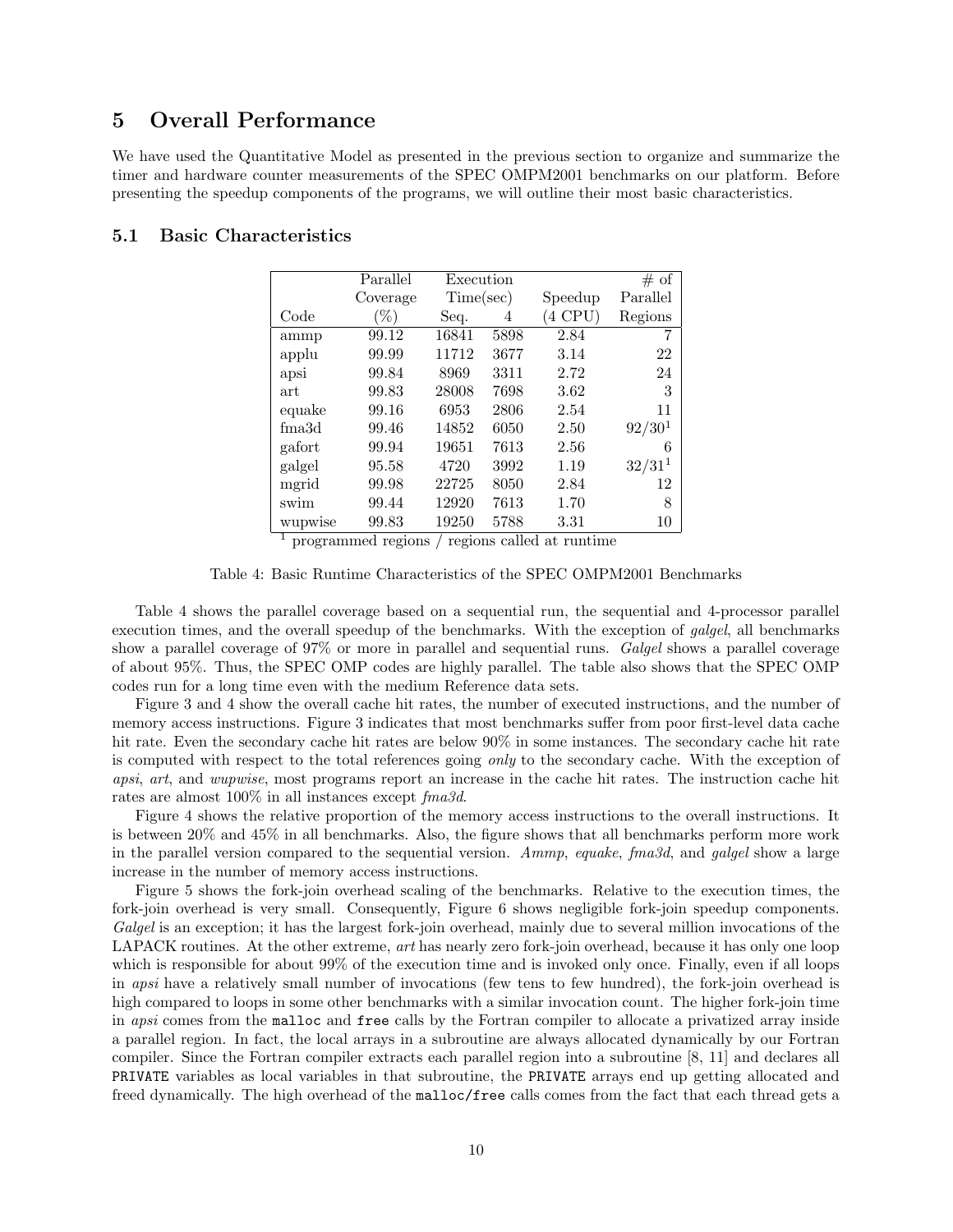



copy of the array from the same process heap. Therefore, these calls are serialized by the operating system. Also, allocating memory dynamically is usually costly. Such overhead is experienced every time an OMP PARALLEL construct is executed in *apsi*. There is a multithreaded malloc library (libmtmalloc) available on Solaris, which might alleviate serialization. However this library was not used with our compilers.

### 5.2 Overall Speedup Components

Figure 6 shows the overall speedup components of the SPEC OMPM2001 benchmarks. It breaks down the lost speedup into the responsible components. We have used  $Speedup_{ideal} = 4$  to compute the overall speedup components. We can make several observations from Figure 6:

- The key reason for speedup loss is the memory stalls, which increase in the parallel versions.
- Fork-join and load-imbalance overheads are relatively minor reasons for the lost speedup.
- Pipeline stalls are important in art and equake.
- Swim has a negative speedup loss component, enabling potential superlinear performance. However, of all the benchmarks it also has the largest speedup loss due to memory stalls.
- Our model is the most accurate for *apsi*, mgrid, and *wupwise*, where it explain almost the entire speedup loss. It is fairly accurate for *gafort*. On the other hand, it is the least accurate for *galgel*, because it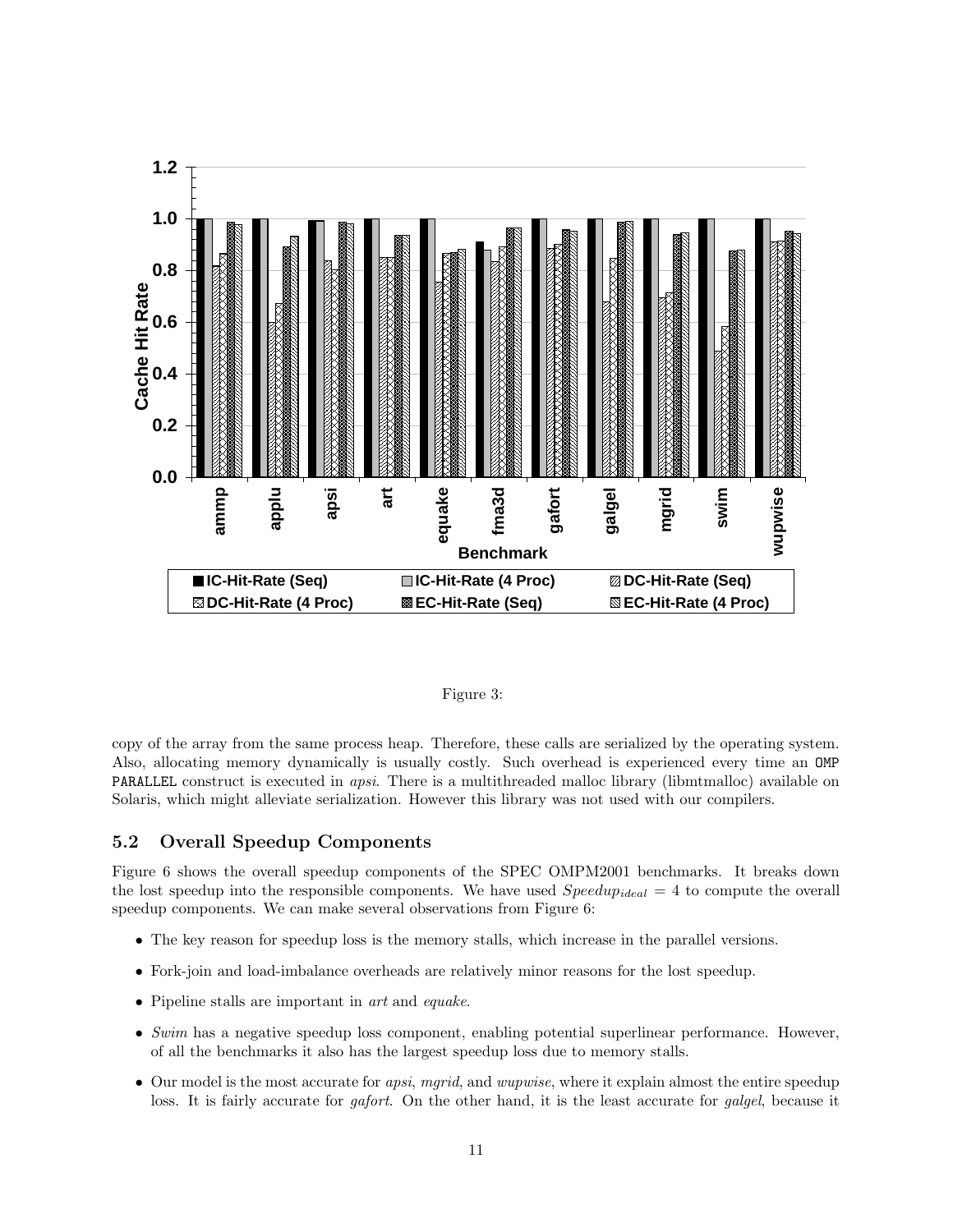

#### Figure 4:

has a "Not Modeled" component of about 2.0. Nevertheless, a part of *galgel*'s speedup loss can be explained by the memory stalls component.

• All benchmarks, except galgel, have nearly zero "Amdahl" speedup component. In galgel, the "Amdahl" speedup component is about 0.5 due to only 95% parallel coverage.

Figure 7 further categorizes the speedup components related to memory and pipeline stalls. All benchmarks suffer from "Load Use" stalls. These stalls delay all instructions in the execute and the grouping stages of the UltraSPARC II pipeline [12]. "Store Buf." related stalls are important in apsi, fma3d, galgel, mgrid, swim, and wupwise. Swim has a very large speedup loss component due to the "Store Buf." stalls. The "Store Buf." stalls result from a full store buffer. Fma3d shows a speedup component because of the instruction cache miss stalls ("IC Miss"), and gafort loses speedup because of the read-after-write (RAW) dependence. Finally, equake experiences reduced scalability due to the stalls related to floating-point dependences. The "FP Dependence" stalls occurs when the first instruction in the group depends on the result from an earlier floating-point instruction. These stall cycles are counted only if the earlier floating-point instruction is not waiting on a load. Thus, "Load Use" and "FP Dependence" are mutually exclusive.

# 6 Loop-by-loop Performance

In this section we discuss the performance of the individual benchmarks and their major loops. Table 5 shows the speedup components for these loops. We have computed speedup components for the loops using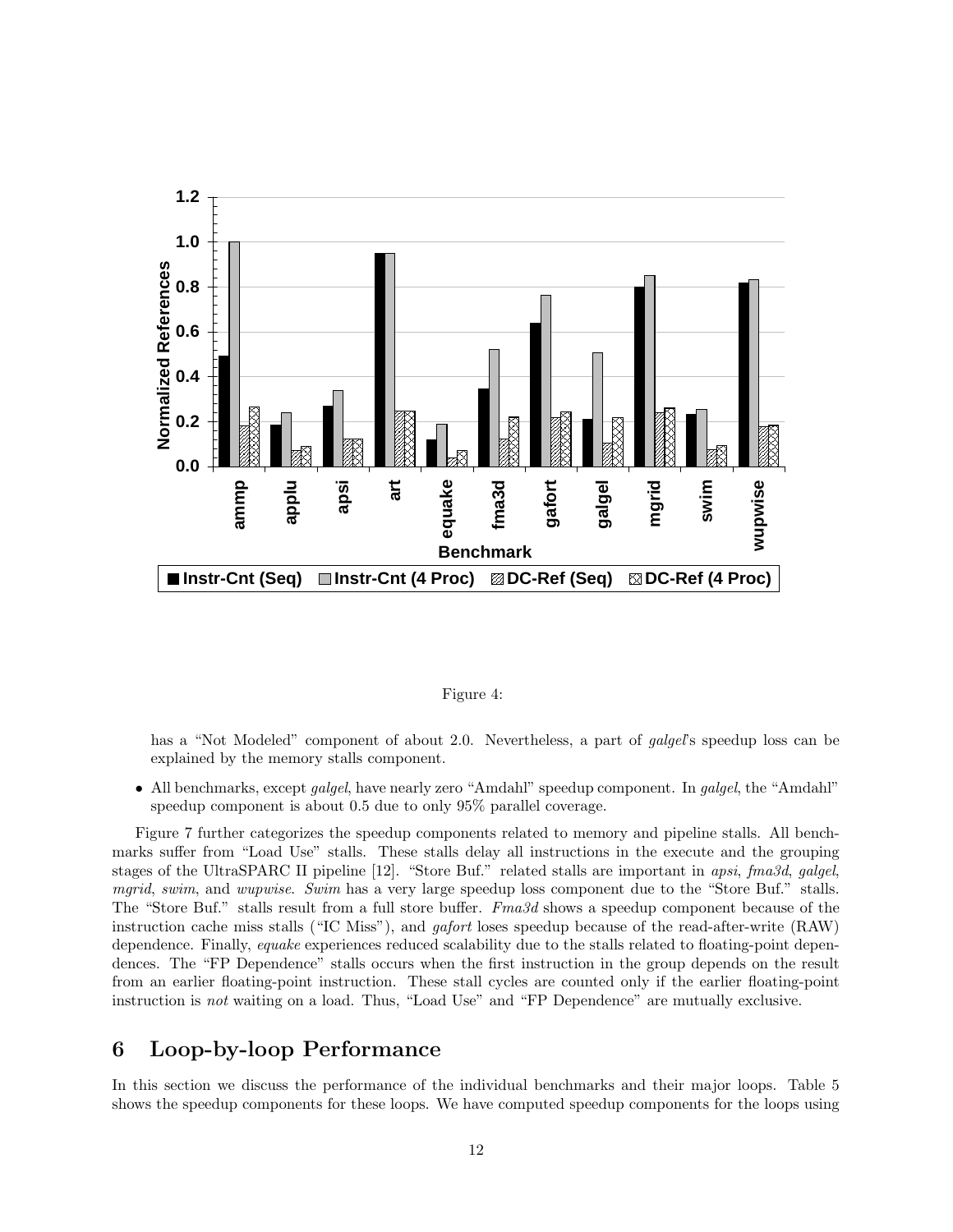

Figure 5:

formula 2 for the fully parallel region (see Section 4.3) and  $Speedup_{ideal} = 4$ .

#### 6.1 Ammp

Ammp is about 13,500 lines of C code in the area of chemistry/biology. Mmfvupdate 5 is the most important loop in ammp. It has an average execution time of 80 seconds on a single processor. Table 5 shows the speedup components of mmfvupdate 5, which are identical to the overall program. All loops show negligible load-imbalance, which is in part due to the chosen guided scheduling option.

From the hardware counter measurements, we found that the first-level data cache hit rate for mmfvupdate 5 increases from 79% to 85% for loads and from 92% to 93% for stores while running in parallel. However, there are 1.5 times more loads in the parallel version than in the sequential one. The number of stores remains nearly unchanged between the two versions. From Figure 7, we can see that "Load Use" is the biggest reason for the speedup loss. Despite the increase in the cache hit rate, mmfvupdate 5 experiences more memory stalls on 4 processors. We attribute this effect to the increase in loads. Even though the cache hit rate improves, absolute number of cache misses goes up by 35% for loads and 8% for stores. It is the increase in cache misses that contributes to the increased memory stalls.

We discovered that one reason for the increase in loads is the threadprivate array naybor. naybor is an array of 27 integers. It is responsible for about 18% increase in the memory references suggesting that accessing threadprivate variables involves more memory references than accessing private variables. As an experiment, we declared naybor as a private array. We found that the number of memory references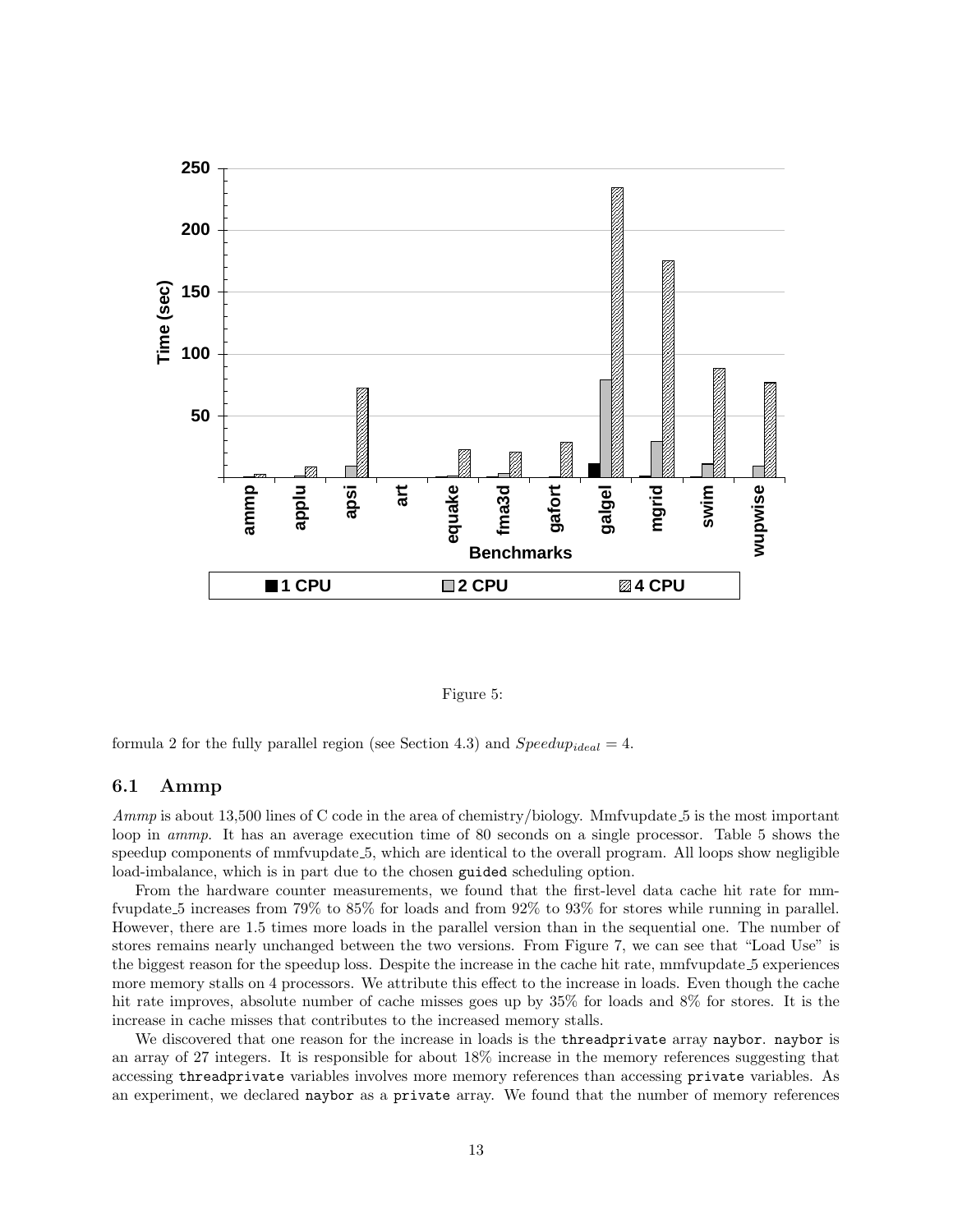![](_page_13_Figure_0.jpeg)

Figure 6:

went down, and the speedup increased to 2.92.

Since mmfvupdate-5 uses omp set lock/omp unset lock in 3 places, there are two overheads in the parallel version, that are not present in the sequential program: an overhead of executing extra instructions while spin waiting and delays due to lock contention. In order to quantify the overall contribution of the locks to the speedup, we removed them temporarily. In this loop, removing the locks is a programming error. However, we found that the program had executed correctly most of the time without the locks suggesting that the race conditions exist, but they are infrequent. After removing the locks, the speedup increased to 2.99 on 4 processors. Our model does not capture this speedup component explicitly. It shows up as a part of "Not Modeled" component.

Also, we discovered that the sharing of the lock variable leads to increased invalidations and copybacks boosting the secondary cache misses. See [14] for the detailed data on invalidations, copybacks, and secondary cache misses. Such sharing of the lock variable is an example of true-sharing in the SPEC OMP benchmarks.

#### 6.2 Applu

Applu is about 4,000 lines of Fortran code in the area of fluid dynamics. From Table 5, we see that ssor  $d\phi$  + 3 is the most important loop in applu. It has 177 seconds of average execution time on a single processor and is responsible for about  $81\%$  of the overall execution time. Rhs-do $\#1$  to rhs-do $\#4$  are also important collectively.

Ssor do#3 has a speedup of 3.5, which is among the best in the benchmark suite. The remaining speedup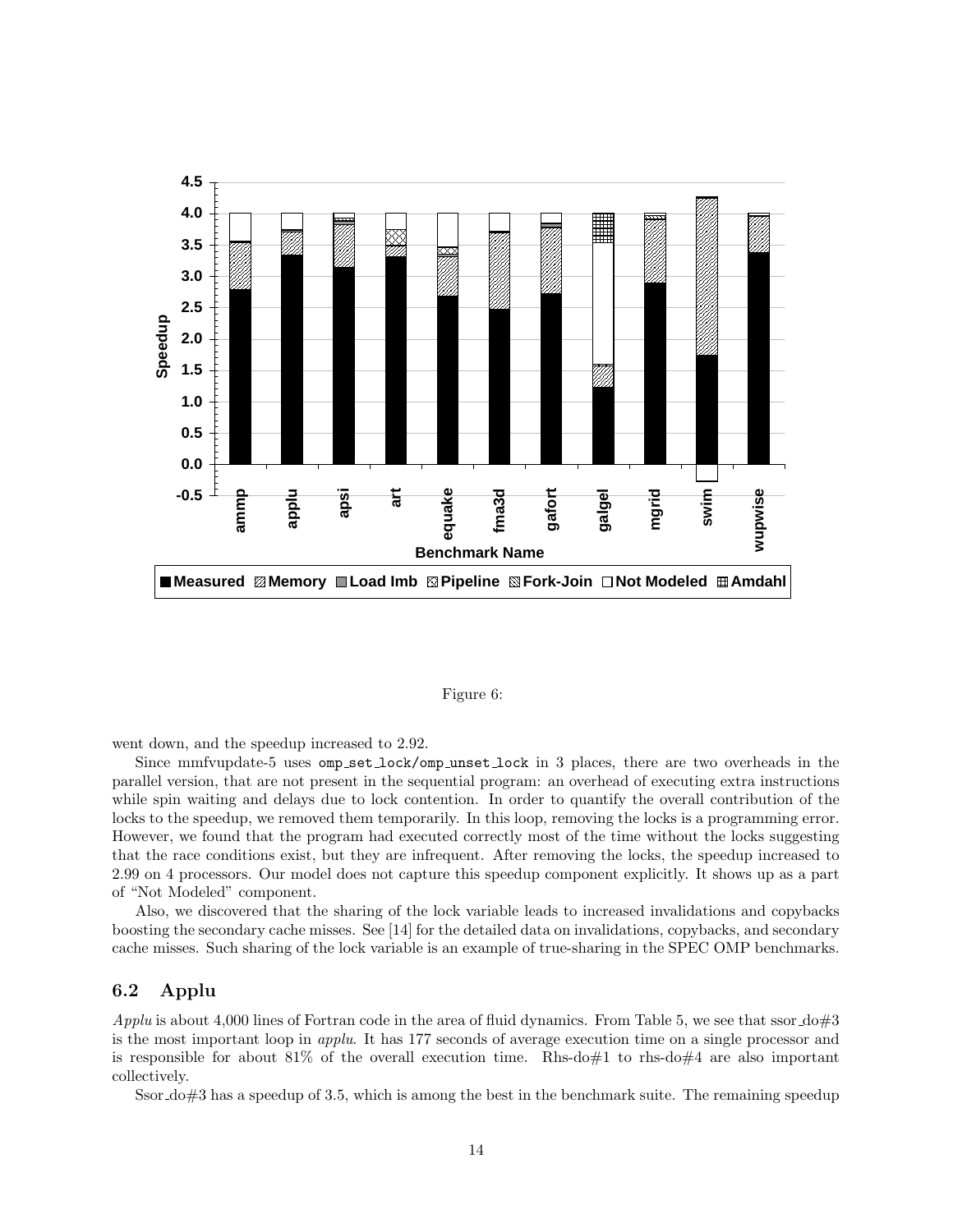![](_page_14_Figure_0.jpeg)

#### Figure 7:

component of 0.5 is due to "Load Use" stalls (0.3) and not-modeled effects (0.2), as shown in Figures 7 and 6. We attribute the increased memory stalls in the parallel code in part to code patterns that lead to increased demands on the memory bus. Code examination of ssor-do#3 shows that it contains two DO-loops. Each loop makes two subroutine calls. Each subroutine consists of a doubly nested loop that performs some matrix computations. In these doubly nested loops, we find references to several shared arrays. At runtime, the loop exhibits low computation-to-memory-access ratio. In general, the code that accesses large arrays with little or no computation leads to increased demands on the memory bus or interconnect resulting in longer memory access latencies. With little or no computation to perform, a processor issues loads and stores more frequently and waits for them to complete. This situation is worsened in parallel by frequent bus locking and queuing delays in the interconnect, leading to longer memory access latencies and, in turn, more memory stalls. While we cannot measure bus and memory bank contentions, we include such effects in the increased demands on the memory bus. Therefore, we attribute the increase in memory stalls to such effects.

We found that ssor\_do#3 had been hand optimized for this benchmark. In particular, loop scheduling was applied explicitly, rather than by making use of OMP DO directive. In other benchmarks we will discuss experiments showing that replacing OMP DO constructs by explicitly scheduled code leads to improvements. Hence, the optimization applied to ssor do#3 contributes to the good performance relative to other benchmarks.

Table 5 shows that rhs  $d\phi$  and rhs  $d\phi$  and rhs do  $\phi$  and rhave negative "Load Use" components. Rhs  $d\phi$  and  $d\phi$ speedup due to load-imbalance and "Not Modeled" effects. Similarly rhs do#4 also loses speedup because of "Not Modeled" component. Yet both loops speedup quite well on 4 processors.

We did not find any evidence of false-sharing in *applu*.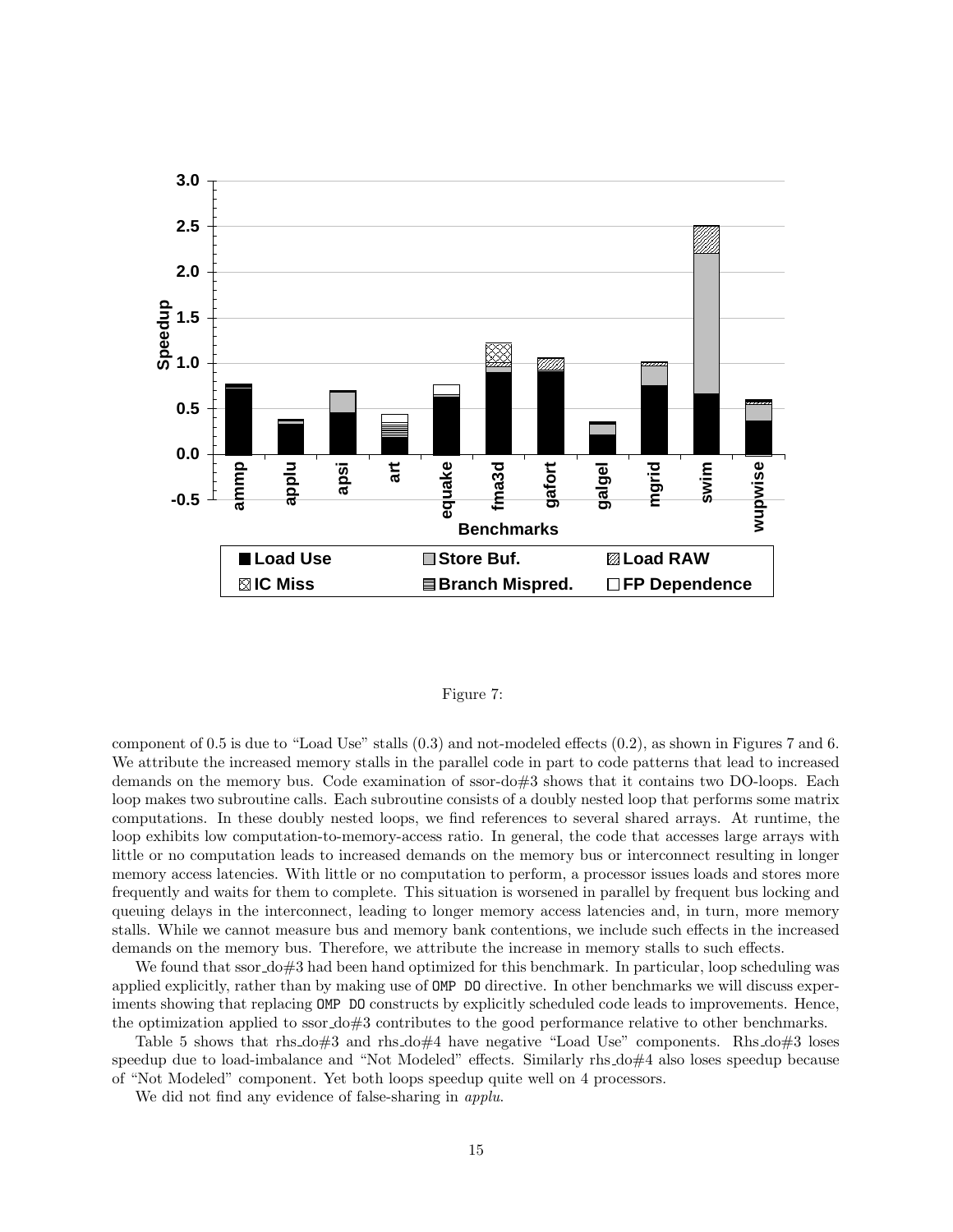#### 6.3 Apsi

Apsi is a 7,500 lines of air pollution analysis code written in Fortran. The execution time in apsi is distributed over several important loops as shown in Table 5. The most important loops from Table 5 are RUN  $DO#60$ , RUN DO#40, RUN DO#30, RUN DO#20, RUN DO#100. We will refer to these loops as the RUN-loops.

The RUN-loops in apsi lose speedup due to the increase in memory stalls, and they are responsible for the majority of memory stalls in apsi. Figure 7 shows that "Load Use" and "Store Buf." are the key reasons for increase in the memory stalls. From the timer and hardware counter measurements, we found that all RUN-loops show an increase in the "Load Use" stalls along with several other important loops. The RUN-loops also show a large and almost a linear increase in the "Store Buf." stalls. We discovered that in each RUN-loop, the first-level data cache hit rate decreases from 94% to 91% for the loads, and from 90% to 85% for the stores. However, the numbers of loads and stores remain about the same between the serial and parallel versions of the program. In addition to the RUN-loops, several other loops in apsi also show lower cache hit rates in the parallel version. The increase in cache misses explains the increase in memory stalls.

All RUN-loops have almost 99% secondary cache hit rate. Yet there is a slight degradation of the cache hit rate in the parallel version leading to nearly 4% more secondary cache misses. The decline in the secondary cache hit rate is partly an artifact of increased invalidations and copybacks suggesting some false-sharing in these loops.

Dkzmh-do#30 is the only loop that shows superlinear speedup over 5.0. The main reasons, as found by the detailed hardware counter measurements [14], are decreases in "Load Use" stalls and "FP Dependence" stalls. We found that the first-level cache hit rate of loads decreases in the parallel version, the overall secondary cache hit rate also decreases in the parallel version, but the first-level store hit rate goes up. Overall, there is almost 12% less secondary cache misses in the parallel version. We attribute decreased "Load Use" stalls to the decline in the number of secondary cache misses.

#### 6.4 Art

Art is the longest running code among all benchmarks on a 1-processor sequential execution, as shown in Table 4. It contains 1,300 lines of C code in the area of image recognition and neural networks. Scanreo 0 is the most important loop. It is invoked once and consumes 99% of the execution time. Art scales fairly well among all benchmarks. The cache hit rates, the number of instructions, and the number of memory access instructions remain nearly the same between the parallel and serial versions of the program as shown by Figures 3 and 4. However, art still shows some increase in the memory stalls. Figure 7 indicates that the memory stalls component is due to "Load Use" stalls. It also has a large pipeline stalls component due to the branch misprediction and the floating-point dependences.

#### 6.5 Equake

Equake is about 1,500 lines of C code that simulates an earthquake. Smvp- $\#0$  and main- $\#3$  are the most important loops as shown in Table 5. The average execution time of  $\text{supp}+\#0$  is about 1.4 seconds and of main-#3 is about 0.6 seconds on a single processor sequential execution.

Table 5 shows the speedup components of smvp- $\#0$  and main- $\#3$ . It is evident from the table that the speedup loss in *equake* comes from memory and pipeline stalls. From Figure 4, we see that the program also has about 2.3-fold increase in the memory references, most of which comes from the loads in smvp-do#0. Main-#3 shows 1.7 times more loads in parallel. The first-level data cache hit rate in both loops goes up, but because the number of loads goes up, the absolute number of first-level cache misses increases by 56% in smyp-do#0 and  $41\%$  in main-do#3. The number of stores remains nearly unchanged between the parallel and sequential versions. Figure 7 shows that floating-point dependences are the main reason for pipeline stalls. Finally, smvp-#0 shows slight load-imbalance.

We discovered that the increase in memory references is partly a result of using extra temporaries for address calculations by our OpenMP C compiler (GuideC). We have found that the OpenMP C compiler declares several local automatic pointer variables to hold the addresses of the multidimensional array elements. It then assigns values to the elements of the array by dereferencing the pointers. Also, because the pointers are declared per block of C code, they are not reused. Thus, there are more loads from the stack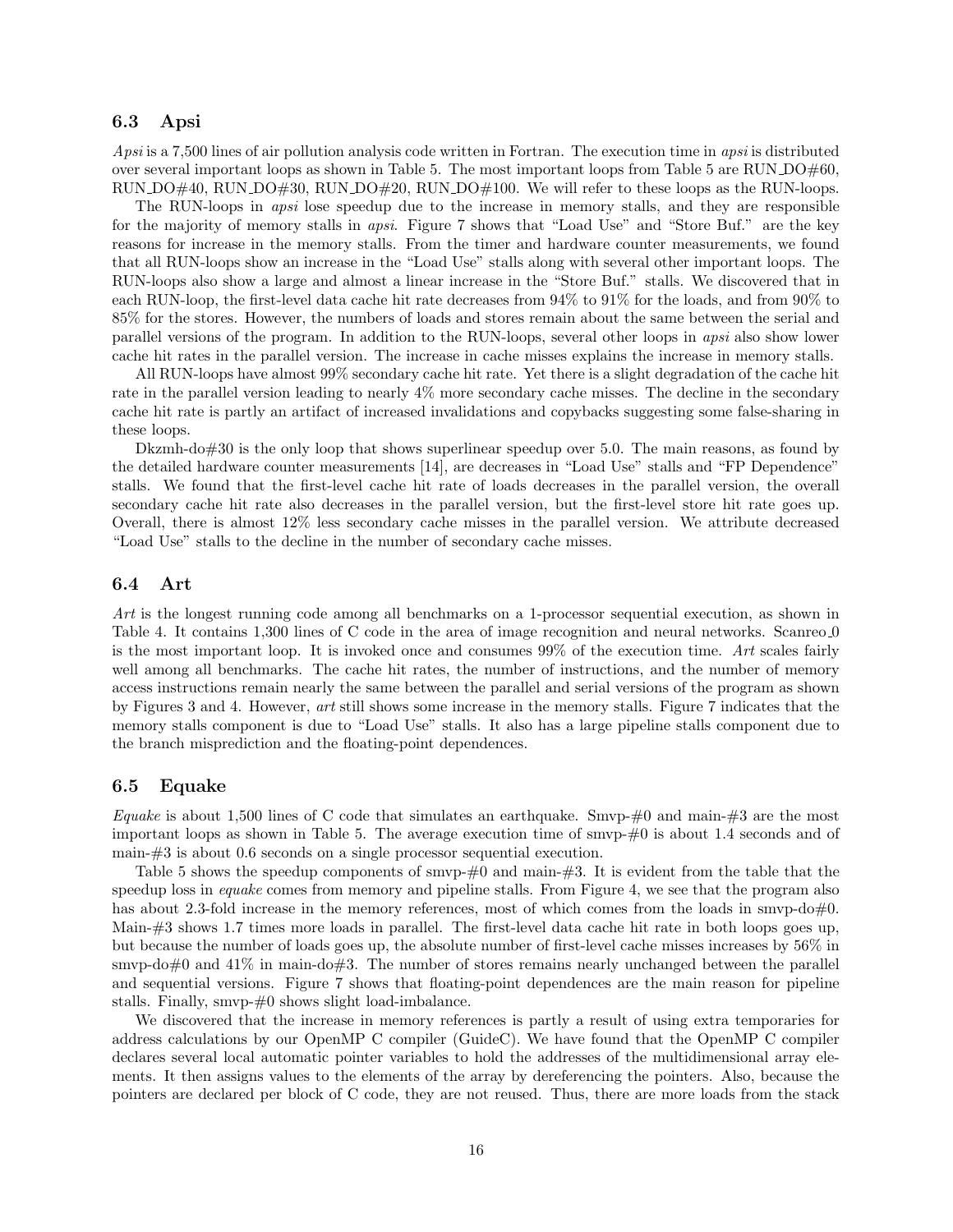in parallel than there are in the sequential version. As an experiment we declared an explicit pointer to the w1 array and reused it throughout the loop to access the array elements in the sequential and parallel codes. We found that the number of loads went down by nearly  $47\%$  in the parallel version. An explicit pointer eliminated many of the temporaries generated by the OpenMP C compiler.

We have observed that a code with long floating-point expressions typically has more floating-point dependence stalls in the parallel version than a code with many simpler expressions, suggesting potential improvements for compiler optimizations. As an experiment we simplified the math expressions in smvp-#0. After simplifying the math expressions, the floating-point dependence stalls declined by almost 70%. As a combined effect of removing the extra memory references and reducing the floating-point dependence stalls, the 4-processor execution time decreased by 3.5%.

Finally, smvp-#0 shows a 0.045 speedup loss because of load-imbalance. We determined that the loadimbalance is a result of uneven iteration space of the inner while-loop in smyp- $\#0$ . The while loop has 0 to 12 iterations every time it is invoked by the outer for-loop. Since the iterations of the outer loop are divided among multiple processors, each processor executes a different number of overall inner-loop iterations. Use of guided scheduling instead of simple block scheduling decreased the load-imbalance component to 0.004.

We did not find any evidence of significant false-sharing in *equake*.

#### 6.6 Fma3d

Fma3d is a finite element method computer program designed to simulate the inelastic, transient dynamic response of three-dimensional solids and structures subjected to impulsively or suddenly applied loads. It contains over 60,000 lines of Fortran code. Platq  $d\omega \neq 2$ , solve-do $\neq 6$ , solve-do $\neq 4$ , and solve-do $\neq 2$  are the top four loops in fma3d. It is evident from Table 5 that all loops lose speedup due to memory stalls. We can see from Figure 7 that the speedup loss due to "Load Use" is about 0.9 and due to "IC Miss" is about 0.3. Figures 3 and 4 reveal that the first-level data cache hit rate improves in the parallel version of the code, but the memory references and the number of instructions almost double on 4 processors. A closer examination of the loops reveals that all important loops in  $fma3d$  show an increase in the number of loads and stores, but platq do#2 has by far the highest increase. The first-level data cache hit rate improves in all loops except in solve-do#4. In solve-do#4 the cache hit rate of stores drops from 99% to 91%. Due to the increased number of loads and stores, there is a 48% increase in the absolute number of load misses and a 9% increase in the absolute number of store misses in platq  $d\omega/2$ . Lastly, platq  $d\omega/2$  experiences a reduction in the instruction cache hit rate from 90% to 84%.

A study of platq do#2 shows that it contains 9 conditional subroutine calls. These calls inside the loop perform the majority of work. All subroutines inside the loop use a set of 70 variables that are declared in a THREADPRIVATE common block. We discovered that the Fortran compiler makes stores to the THREADPRIVATE variables "volatile." Since the volatile variables must be loaded from the memory each time they are needed, they cannot be allocated in registers. After we declared the THREADPRIVATE variables as PRIVATE variables, the number of memory references dropped by 18% and the overall speedup rose to 2.83. Also, in order to avoid the cost of OMP DO, we manually scheduled the loop along with the privatized common block variables. We found that the overall speedup climbed to 3.09 suggesting that the OMP DO construct is implemented rather inefficiently. As mentioned in Section 6.2, the main cost of OMP DO construct comes from the additional loop body subroutine call and the related stack activity. Finally, we attribute "IC Miss." stalls to the decrease in the instruction cache hit rate in platq  $d\omega \neq 2$ .

We found evidence of significant data sharing in platq  $d\phi \neq 2$  and solve-do $\neq 4$  by measuring the invalidations and copybacks. We measured that the invalidations and the copybacks follow each other closely and scale with the number of processors. Also, they are responsible for most of the misses in the secondary cache. We attribute this effect to the "+" REDUCTION of ENG1 and ENG2 variables in solve-do#4 and MIN/MAX REDUCTION of TIME STEP MIN and TIME STEP MAX in plaq  $d\omega \#2$ .

#### 6.7 Gafort

Unlike other SPEC OMPM2001 applications, *gafort* is an integer application. It is written in Fortran and contains about 1,500 lines of code in the area of genetic algorithms. Shuffle-do#10, gafort-do#45, mutatejump, evalout-do#30, and newgen-do#94 are the most important loops in *gafort*. From the overall speedup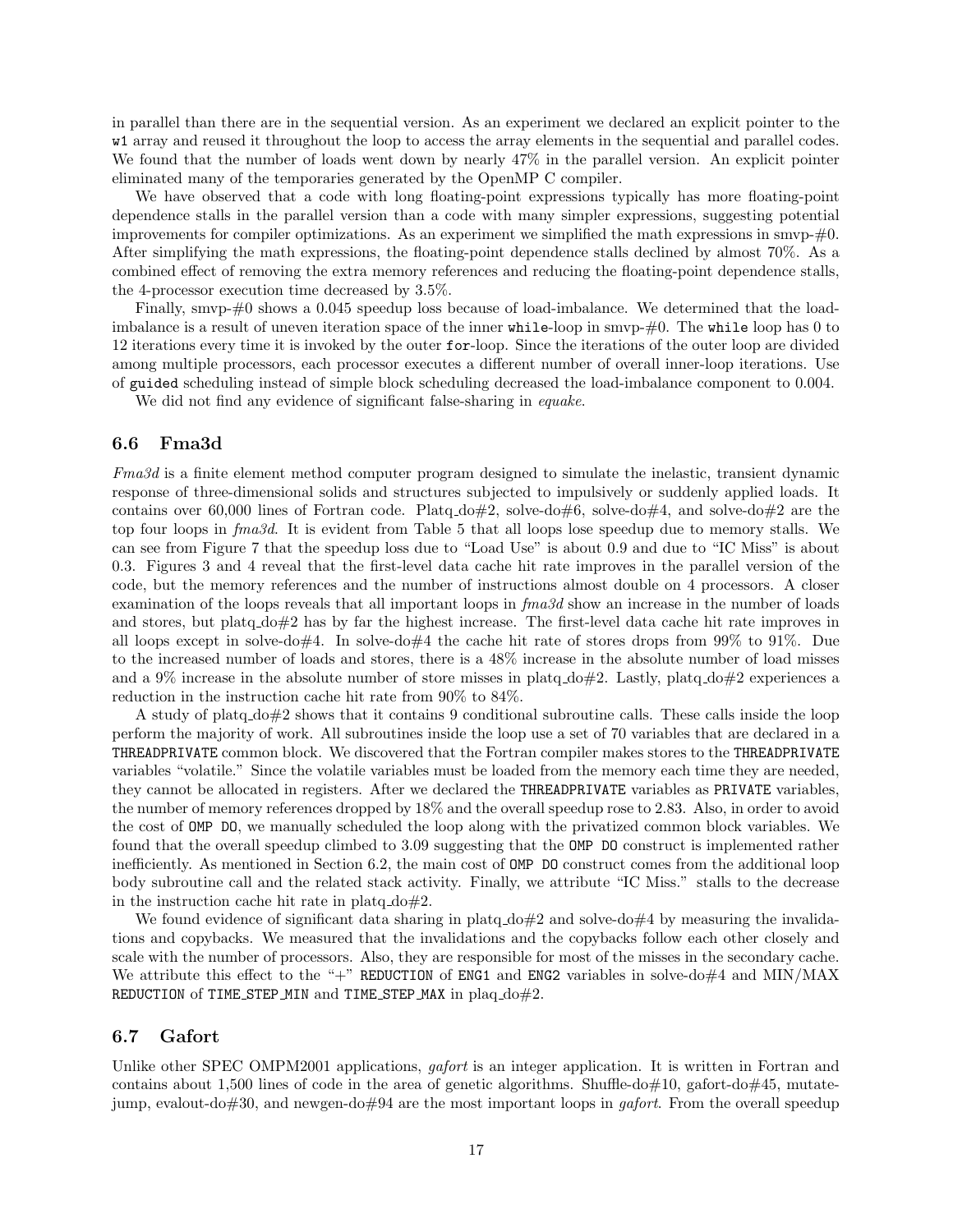components in Figures 6 and 7 we see that the increase in memory stalls is the key reason for speedup loss in gafort. Specifically, the "Load Use" and "Load RAW" stalls contribute to the memory stalls. Figure 3 and 4 show that the data cache hit rates do not increase significantly in the parallel version, and there is about 17% increase in the total memory references, of which about 13% comes from mutate-jump and 3% from newgen-do#94. From Table 5, we also find that evalout-do#30 and gafort-do#45 speedup quite well, and the top three loops have slight load-imbalance.

We discovered that the primary reason for increase in memory references in mutate-jump and newgen $d\phi \neq 4$  is the OMP DO construct, just as it was in  $fma3d$ . As an experiment, we removed OMP DO and manually scheduled the loop iterations in mutate-jump<sup>3</sup> and newgen-do $#4$ . We found that the number of loads dropped by 20% in mutate-jump and by 40% in newgen-do#45 bringing them closer to the sequential count of loads. The number of instructions also went down proportionally, and the overall speedup rose from 2.56 to 2.88.

Shuffle-do#10 is the most time consuming loop in *gafort*. It is responsible for about  $36\%$  of the overall execution time. It is also responsible for the largest increase in the "Load Use" and "Store Buf." related memory stalls. From the hardware counter measurements, we determined that even though Shuffle-do#10 shows about 8% more memory references in the sequential version than the parallel one, the secondary cache misses decrease from 94% in sequential to 91.8% in parallel, leading to about 9% increase in the absolute number of secondary cache misses in the parallel version. Thus, even if the first-level data cache hit rate does not change significantly in shuffle-do#10, the more expensive secondary cache misses lead to the memory stalls. Also, shuffle- $d\varphi \neq 10$  is memory bound, because it performs 3 array copies (shuffles). which result in about 1GB of loads and stores during every invocation of the loop. On the other hand, there are no computational steps. Thus, shuffle-do#10 has nearly zero computation-to-memory-access ratio. We find that the memory bandwidth requirement increases from 140 MB/s to 300 MB/s on our machine. As explained in Section 6.1, a loop with low computation-to-memory-access ratio puts more demands on the memory bus. Therefore, we attribute the limited scalability of shuffle- $d\omega \neq 10$  in part to the increased demands on the memory bus.

Shuffle-do#10 uses OpenMP locks inside the loop. We measured that about 5% of the overall execution time, is spent in the locks on our platform. Unlike the sharing of lock variables in *ammp*, we did not see excessive sharing of lock variables in gafort, mainly because there is one lock per row of the iparent array. The chance of two processors grabbing the same lock before swapping the rows is 1 in 400,000.

Load-imbalance in *gafort* is inherent in the algorithm because of the random number generator. In mutate-jump and gafort-do#45, for example, there are several conditional paths, which are either taken or not taken depending on a random number. Both of these loops use guided scheduling to mitigate the effects of load-imbalance. As a result, the load-imbalance speedup component is minor, as shown in Figure 6.

We did not find any evidence of noteworthy false-sharing in *gafort*.

#### 6.8 Galgel

Galgel is a fluid dynamics code written in Fortran. It contains about 15,300 lines. The most important parallel regions in galgel are syshtN do#1234, sysnsn do#123, and lapak do#7. In addition to lapak do#7, several other loops in the LAPACK routines are also important. However, given their small average execution times, their importance comes from the large invocation counts. Many of them scale quite well with respect to the number of processors. Table 5 shows that lapak  $d\varphi \neq 4$  has a superlinear speedup, and the top two loops have large "Not Modeled" components.

SyshtN do#1234 and sysnsn do#123 are very similar in structure. There are 4 parallel loops in syshtN  $d\omega$ #1234 and 3 parallel loops in sysnsn  $d\omega$ #123, where the first loops are the most time-consuming ones. The real workhorses in both regions are the matrix multiply, transpose, and dot product intrinsics. We measured that both regions have an average execution time of 10 seconds in a sequential run. However, in a 1-processor parallel execution the average execution time degrades to 32 seconds for syshtN do#1234 and 55 seconds for sysnsn do#123. Therefore, both loops demonstrate very poor scalability on our platform as shown in Table 5. We also discovered that the average execution time scales almost perfectly on 2 and 4 processors with respect to the 1-processor parallel execution time, suggesting a high parallelization

 $3$ We used the simple guided scheduling algorithm described in [6].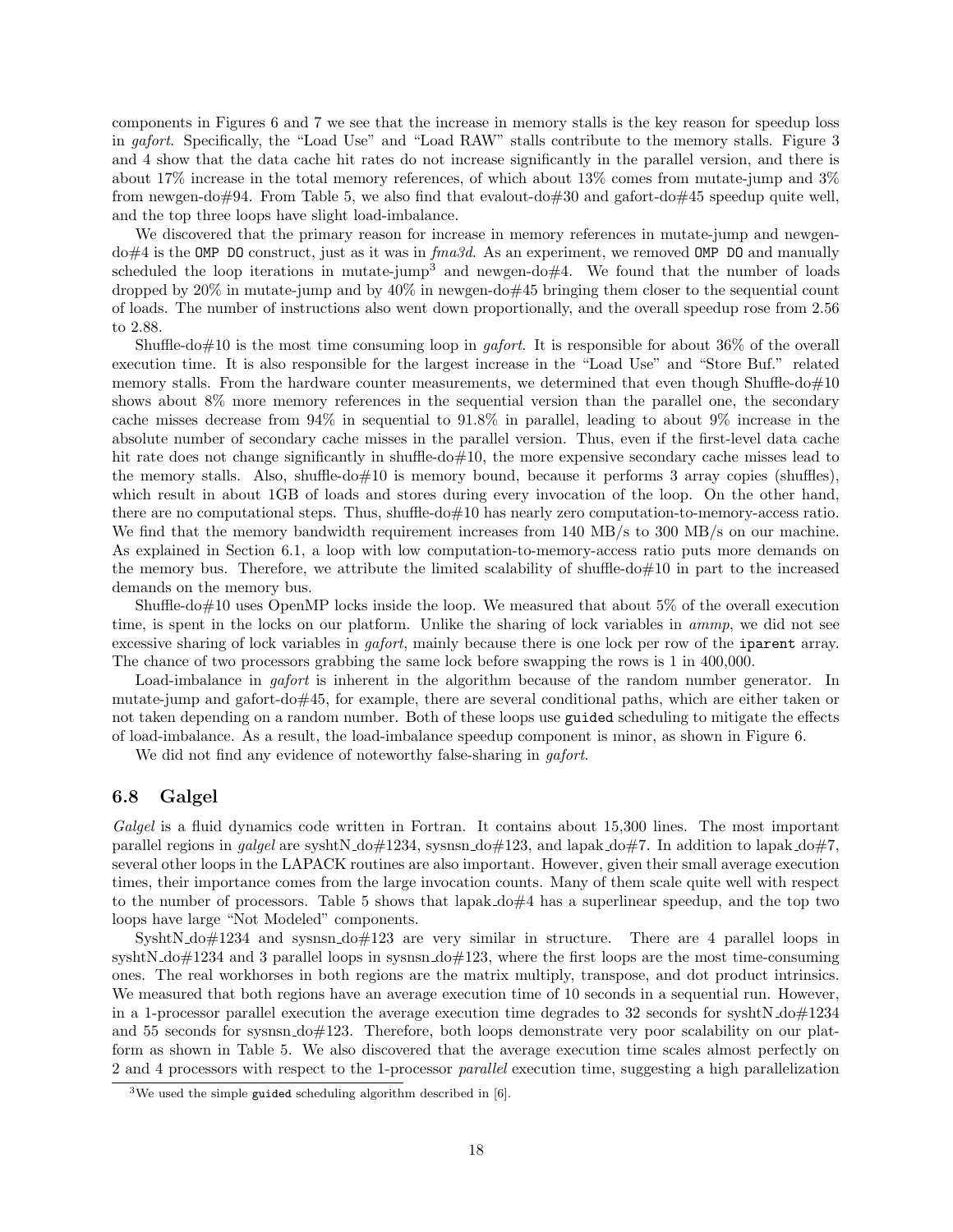overhead. The parallelization overhead here refers to the fork-join overhead. However, Figure 5 shows that the fork-join time is not a significant part of the overall execution time. Instead we found that the matrix manipulation functions are the culprits for the increase in the execution time in parallel. The assembly code inspection of these functions revealed that the matrix manipulation routines (e.g. MATMUL or dgemm) are never called directly but are rather inlined in both the sequential and parallel versions. The difference in the parallel version is that we also found calls to malloc and free inside the loop body subroutines. These calls seem to allocate temporary arrays before the matrix manipulation occurs. As explained in Section 5.1, the dynamically allocated arrays introduce a significant overhead in the parallel version. Therefore, we attribute the increase in the average execution time to the dynamic allocation of arrays in the parallel version in syshtN\_do#1234 and sysnsn\_do#123. Since we do not have an explicit category for such an overhead, galgel has a large "Not Modeled" component.

Figures 6 and 7 show that the memory stalls due to "Load Use" and "Store Buf." are important reasons for the speedup loss in *galgel*. We found that lapak  $d\phi$  and lapak  $d\phi$  are responsible for the increase in "Load Use" stalls. Lapak do#3 also shows a large increase in "Store Buf." stalls. Lapak do#5 shows only 1% reduction in the secondary cache miss rate in parallel, almost all of which comes from the false-sharing of array C. Similarly, lapak do#3 also shows about 3% reduction in the secondary cache miss rate. We attribute the increase in memory stalls in these loops to the reduction in secondary cache hit rate.

#### 6.9 Mgrid

Mgrid is a 500 line multigrid solver code written in Fortran. RESID do600, PSINV do600, and RPRJ3 do100 are the three most important loops as shown by Table 5. We can see from Figures 6 and 7 that the memory stalls is the key reason for speedup loss in *mgrid*. Also, the increase in memory stalls comes from the increase in "Load Use," "Store Buf.," and "Load RAW" related stalls. From the hardware counter measurements, we discovered that RESID do600 is responsible for the largest increase in all three areas, specifically in "Store Buf." stalls. PSINV do600 and RPRJ3 do100 also show a substantial increase in "Load Use" stalls.

The first-level data cache hit rate of the loads in RESID do600 and PSINV do600 is 67% and is unchanged in the parallel version. For RPRJ3 do100, the hit rate is 77% and also remains constant between the sequential and parallel versions. While the hit rate of stores is over 80% for PSINV do600 and RPRJ3 do100, it is only 58% for RESID do600. These hit rates also remain constant between the serial and parallel versions. The number of loads and stores remain nearly the same from the sequential to the parallel versions for all three loops.

From the code inspection, we find that RESID do600 and PSINV do600 both perform stencil computations on an entire 3 dimensional array during each invocation. The array sizes range from  $4 \times 4 \times 4$  to  $256 \times 256 \times 256$  in the increments of powers of two. The array access patterns in the loops lead to good spatial and temporal locality in the sequential and parallel versions. Also, there is no data sharing among processors, because the arrays are an exact multiple of the number of processors (4) on our system. We found that the bandwidth requirement grows from 33 MB/sec in a sequential run to 95 MB/sec in a parallel run on 4 processors. Although the maximum bandwidth of the interconnect is significantly higher, this increase may contribute to the higher memory stalls in the parallel execution.

Finally, we did not find any evidence of false-sharing in mgrid.

#### 6.10 Swim

Swim is a shallow water modeling program. It contains about 400 lines of Fortran code. CALC3 DO#300,  $CALC2_DO#200$ , and  $CALC1_DO#100$  are the three most important loops in *swim*. We will refer to them as the CALC-loops from here on. The average execution time of each loop is about 3 seconds. From the performance point of view SWIM DO#400 is also an important loop.

From Figures 6 and 7 we can see that almost all of the speedup loss in *swim* is due to the increase in memory stalls. "Store Buf." is the largest memory stalls component followed by the "Load Use" and the "Load RAW" components. CALC3 DO#300 and SWIM DO#400 show an increase in memory references. CALC3 DO#300 has 1.33 times more loads in the parallel version, but the number of stores is unchanged. In SWIM DO#400, there are 2 times more loads and several hundred times more stores. While all four loops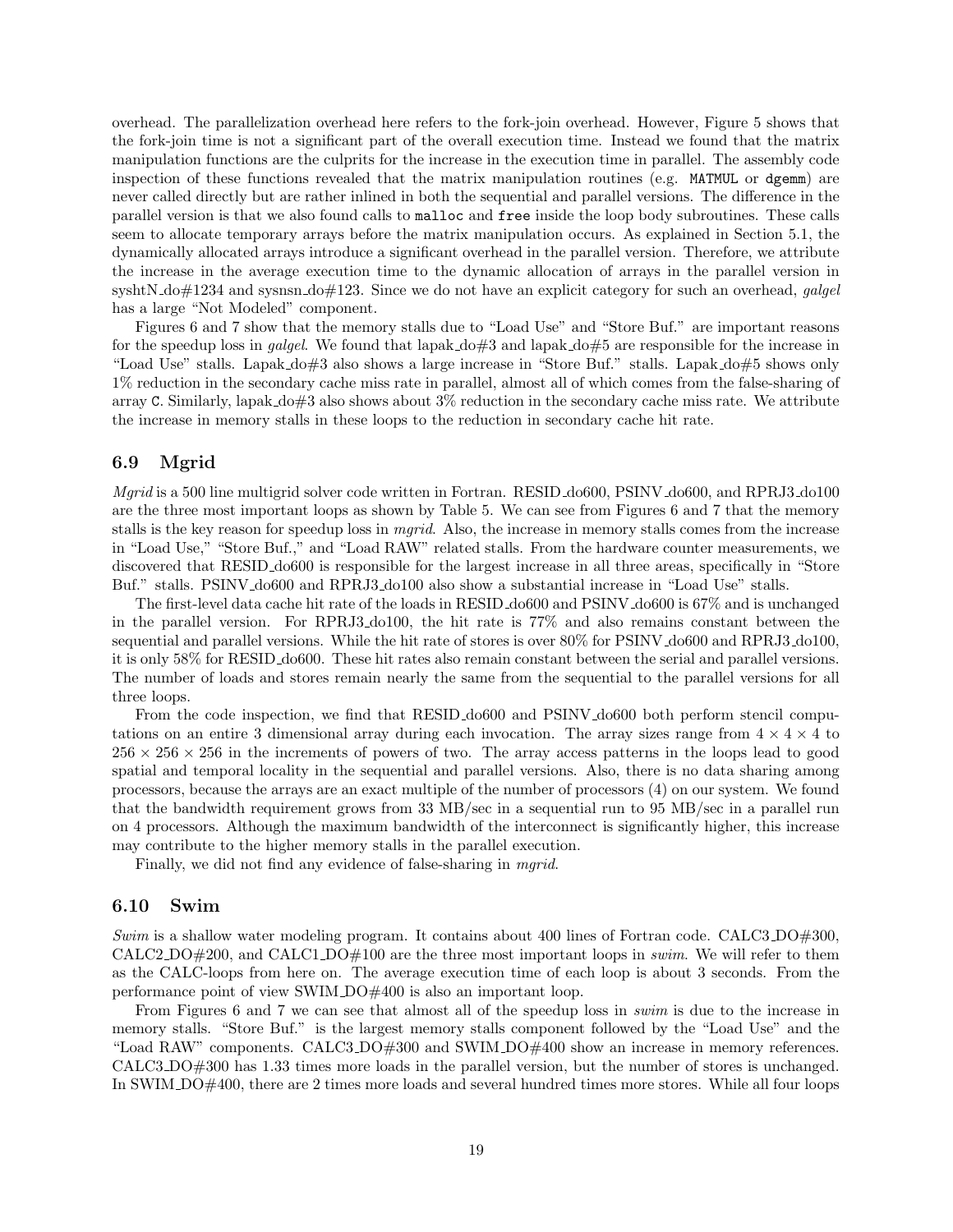show substantial increase in the "Store Buf." and "Load RAW" stalls, only the CALC-loops are responsible for the majority of increase in "Load Use" stalls.

In general, swim suffers from poor cache performance. The first-level data cache hit rate is about 50% for the loads in all loops. The hit rate for the stores is almost 99% in CALC3 DO#300, about 50% for SWIM DO#400, and below 1% in the remaining two CALC-loops. We found that the reason for the poor cache performance is lack of temporal locality in the CU, CV, Z, H, PNEW, UNEW, VNEW, P, U, V, POLD, UOLD, and VOLD arrays with respect to the outermost time-step loop. CU, CV, and Z act as intermediate arrays in swim. Every time-step the new arrays (e.g. PNEW) are written in two steps: first the intermediate arrays are updated, and then the new arrays are written. The size of each array is approximately 110 MB. An examination of the code reveals that these arrays display good spatial locality, but the use of intermediate arrays causes the final arrays to get replaced in the cache, before the final arrays could be reused. In the same way, the final arrays replace the intermediate ones before the next iteration of the time-step loop. Thus, swim experiences thrashing in the caches.

In order to prevent thrashing we conducted an experiment where we completely removed any references to the intermediate arrays by performing aggressive expression propagation on the CALC-loops. Also, we coalesced the CALC-loops in a single loop for a larger granularity of parallelism. We found that the overall data cache hit rate improved from 49% to 75% for the first-level cache and from 87% to 91% for the secondary cache when comparing the parallel versions with and without the transformation. The sequential code with the transformation, however, showed a 10% increase in execution time when compared with the sequential version without it. Also, we found more floating-point dependence related stalls with the parallel transformed version. The increase in the floating-point dependences is linked to the increased complexity of math expressions in the transformed loop. Nonetheless, the 4-processor execution time with the expression propagation improved by almost 25% and the overall speedup also rose to 2.45.

In addition to thrashing, *swim* also has a low computation-to-memory-access ratio in parallel. Therefore, it exerts more demands on the memory bus than other benchmarks. One indication of the increased demands is the increased bandwidth requirements in parallel. For example, in CALC1  $DO#100$  the bandwidth requirement increases from about 250 MB/sec to 447 MB/sec. The increased demand on the memory bus combined with poor temporal locality leads to more memory stall in parallel, which severely limit swim's scalability on our platform.

#### 6.11 Wupwise

Wupwise is a Fortran code of about 2,200 lines in the area of quantum chromodynamics. Even though MULDOE  $DO#1$  and MULDEO  $DO#1$  are the most important loops in *wupwise*, the speedup loss is mainly due to ZAXPY\_DO#1, ZDOTC\_DO#1, and ZCOPY\_DO#1. These loops are similar to BLAS  $[2]$ routines. They operate on vectors and matrices of complex numbers. As shown in Table 5, MUL-DOE DO#1 and MULDEO DO#1 scale quite well on 4 processors but not ZAXPY DO#1, ZDOTC DO#1, and ZCOPY DO#1.

Figures 6 and 7 show that the speedup loss in wupwise is a result of memory stalls, mainly "Load Use" and "Store Buf." stalls. MULDOE  $DO#1$  and MULDEO  $DO#1$  are responsible for only a small percentage of the memory stalls. A vast majority of the memory stalls result from ZAXPY  $DO#1$ , ZDOTC  $DO#1$ , and ZCOPY\_DO#1. Although these loops demonstrate poor cache performance, ZDOTC\_DO#1 is the only loop where the first-level data cache hit rate of stores decreases to 33% from 50%, and the number of loads increases by 23%. In the remaining two loops, the cache hit rates and the number of loads and stores remain unchanged. Hence, we attribute the increase in the memory stalls in  $ZDOTC\_DO#1$  to the combined effect of the lowered cache hit rate and the increased loads. We discovered that in ZCOPY DO#1, the secondary cache hit rate drops from 79.7% to 76.3% and the number of references to the secondary cache rise up by almost 16%. Similarly, ZAXPY DO#1 also reports a drop in the secondary cache hit rate from 85% to 81% and a rise in the number of references to the secondary cache by 7%. Therefore, we attribute the increased memory stalls in these two loops to the poorer performance of the secondary cache in the parallel version.

We did not see significant false-sharing in wupwise.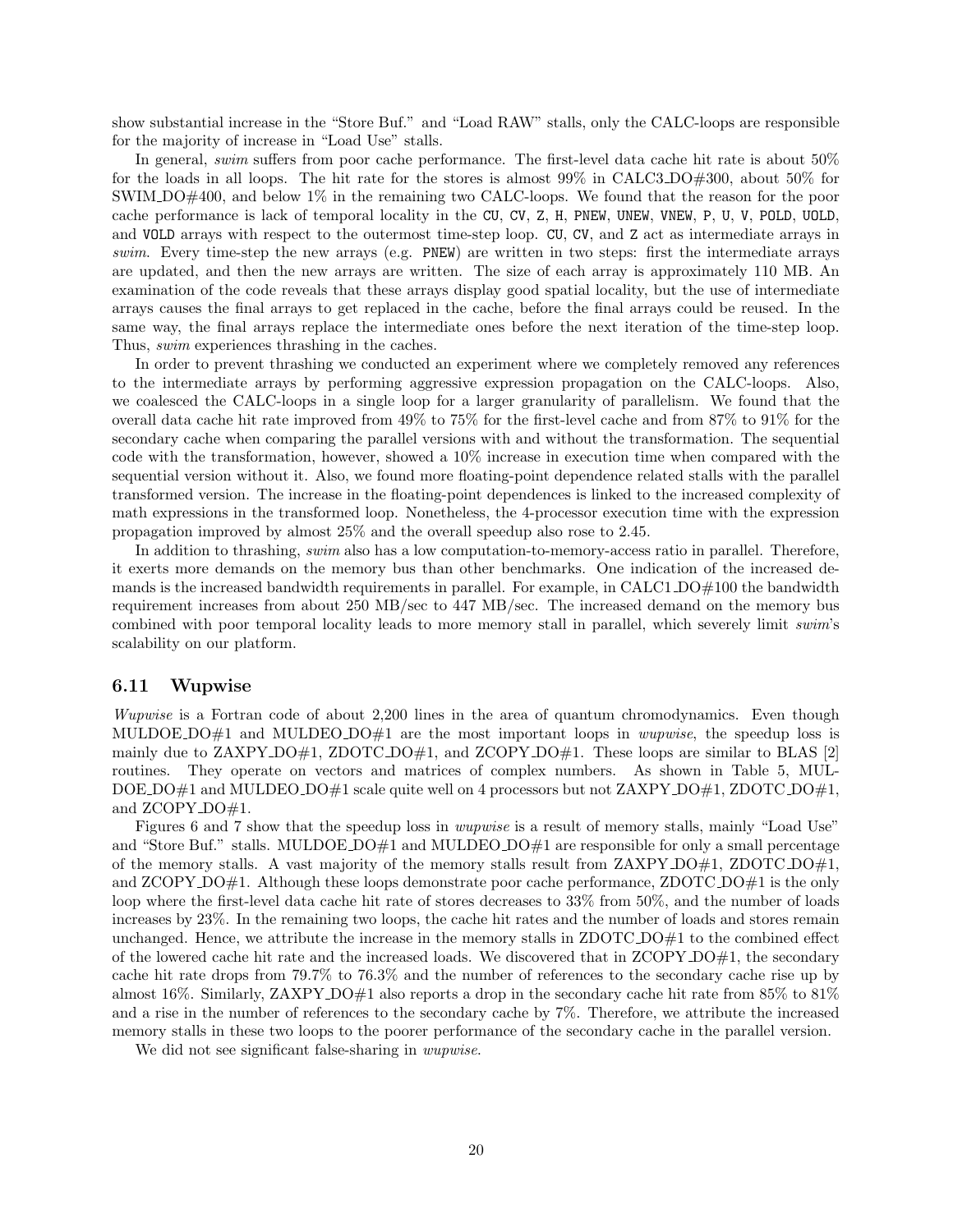### 7 Summary

Most benchmarks in the SPEC OMP suite adhere to the golden rule that over 90% of program execution time is spent in less than 10% of code. Majority of the programs spend most of the execution time in 5 loops or less. Also, these programs are highly parallel, and they run for a long time, even in parallel.

We have presented a Quantitative Model that explains gap between ideal speedup and realized speedup into the speedup components. We also showed ways of measuring, deriving, and computing the speedup components. We derived two basic formulas that quantify the speedup loss: a formula for a fully parallel region and a formula for a partially parallel region that contains serial sections. Using the Quantitative Model, we explained the performance of SPEC OMP benchmarks. We presented the overall characteristics of benchmarks followed by loop-by-loop analysis. We focused our explanations on the most important loops in each benchmark and explained the reasons for their speedup loss.

Overall we discovered that memory system related stalls are the biggest reason for speedup loss. The memory stalls increase in parallel. The stalls due to loads are dominant compared to stores. However, stalls due to a full store buffer are also important in several codes. We found that there are three primary reasons for the memory stalls in the SPEC OMP benchmarks:

- Increased memory reference instructions: Increase in memory references results mainly due to an increase in the number of loads. In all benchmarks there are considerably more loads than stores. We found that even if the cache hit rate increases in many benchmarks, more memory references lead to a higher absolute number of cache misses. The benchmarks that exhibit such behaviors are ammp, equake, fma3d, and gafort. We found more memory references in parallel without counting references at the implicit barriers. We could not find any specific code patterns that lead to increased memory references in parallel. The reasons are mostly inefficient compilation and run-time management of some OpenMP directives such as OMP DO and THREADPRIVATE.
- Decreased data cache hit rate: Apsi reported a lower cache hit rate in parallel. False-sharing was partly responsible for the reduction in the cache hit rate. However, in general false-sharing is really a minor reason for the cache misses. Wupwise also reported slightly lower cache hit rates in the BLAS loops. The memory stalls due to a full store buffer is a secondary effect of increased cache misses.
- Increased demands on the memory bus: Increased demands on the memory bus in parallel is an artifact of lower computation-to-memory-access ratios in the benchmarks, such as applu, gafort, mgrid, and swim.

True-sharing is important in *ammp* and *fma3d*. In *ammp* the source of true-sharing is the locks, and in  $fma3d$  it is the REDUCTION clause.

Floating-point dependences is the most important reason for pipeline stalls in parallel in the SPEC OMP benchmarks. The higher complexity of floating-point math operations seems to lead to higher floating-point dependence stalls in parallel. Loops in equake and swim<sup>4</sup> exemplify such a pattern. Nevertheless, considering the fact that the SPEC OMP codes represent scientific applications' domain, whose execution times are dominated by the floating-point and memory access operations, we found that the efficiency of memory access operations is far more important than the efficiency of floating-point operations. The diminished importance of floating-point operations is a result of on-chip, efficiently pipelined floating-point unit. Art is the only benchmark whose scalability is limited by the pipeline stalls related to branch misprediction.

Because the SPEC OMP codes are highly parallel, serial sections of the codes do not impact the parallel performance on our 4-processor system. Finally, the performance of SPEC OMP benchmarks is not significantly limited by fork-join and load-imbalance overheads. The fork-join overhead, however, can become significant if entering a parallel region involves expensive operations such as memory allocation as illustrated by apsi. The overhead can be worsened by a large invocation count of the parallel region. Also, we expect the fork-join overhead to scale much more rapidly as the number of processors increases. While we found slight load-imbalance in some instances, in general it does not hamper the performance of SPEC OMP programs on our system.

<sup>&</sup>lt;sup>4</sup>In Swim, the math expressions become more complex after applying aggressive expression propagation optimization.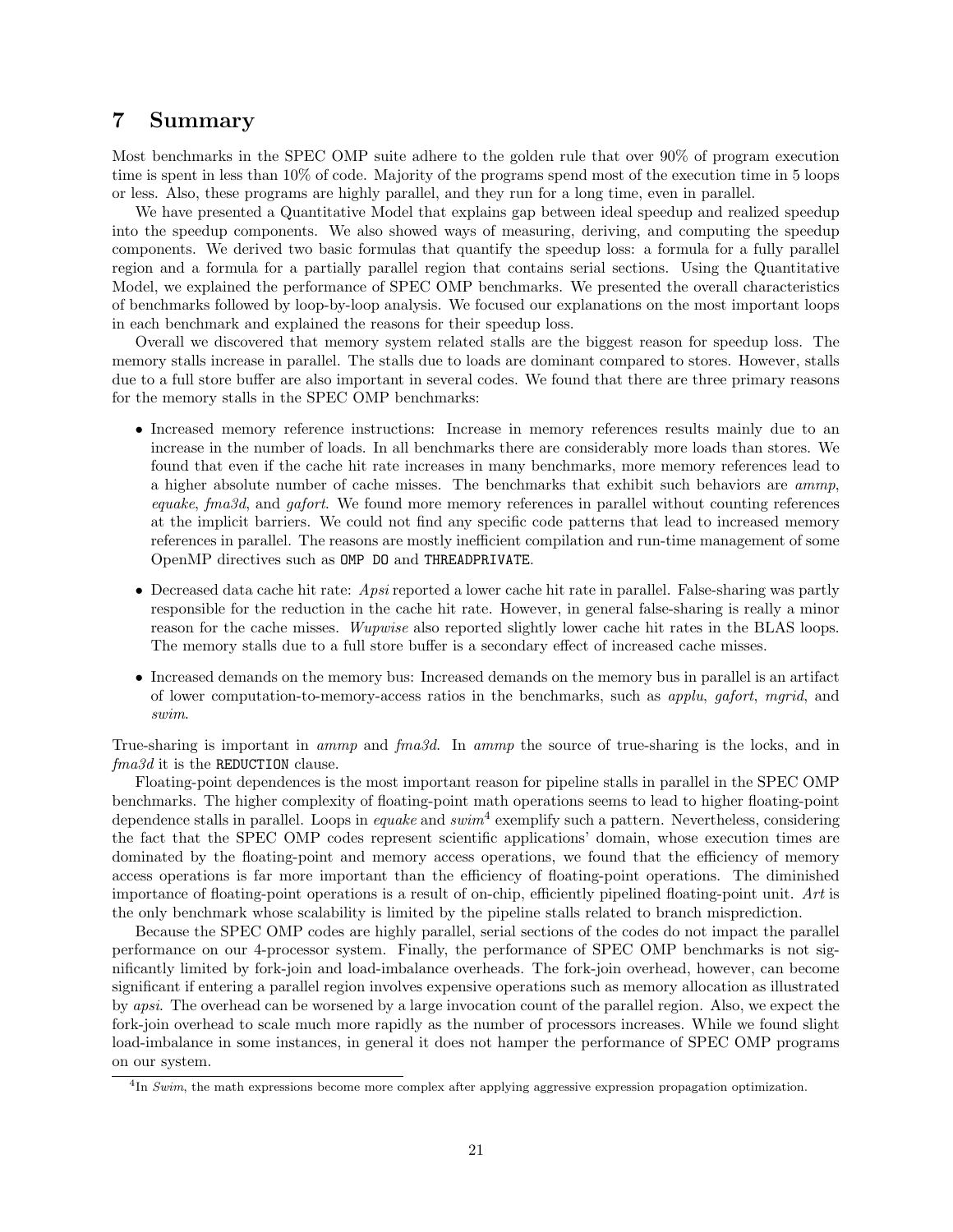# 8 Conclusions

We have presented detailed analysis of the SPEC OMP benchmarks in Section 6. Our goal was to study a set of modern scientific shared-address-space (SAS) parallel programs. The SPEC OMP benchmarks presented that opportunity to us. There are three distinguishing aspects to our study: We have chosen a modern multiprocessor platform on which to study the programs, the programs are parallelized with the OpenMP directives, which is a new standardized way of writing SAS programs, and the large size of data sets, which results in long execution times even on 4 processors. We have learned several lessons about the performance of such programs.

The parallelization overhead in terms of fork-join time is only a minor factor in determining the speedup of long running codes, because the cost of fork-join gets amortized over a long period of time. That is, the efficiency of OMP PARALLEL/OMP END PARALLEL directives without the data environment clauses is of little concern in terms of performance. However, we found that an efficient implementation of the OMP DO construct (worksharing construct) is important to the performance of loop-based programs. For example, we found differences between our Fortran and OpenMP C compilers in how each implements OMP DO directive: the Fortran compiler generates a subroutine from the OMP DO loop body, whereas the C compiler does not. Therefore, the Fortran compiler incurs more overhead at runtime. Also, our OpenMP C compiler automatically coalesces adjacent parallel regions into a single subroutine, thereby reducing subroutine calls.

The importance of OMP PARALLEL and OMP DO in terms of performance is linked to the efficiency of data environment clauses. Efficient code generation of PRIVATE, SHARED, and THREADPRIVATE is critical to the performance of OpenMP programs, since they are the most frequently used data environment clauses. In particular, efficient ways of allocating, accessing, and deallocating THREADPRIVATE and SHARED variables and PRIVATE arrays is important. Individual heaps for the threads can help improve the efficiency of dynamic memory allocation in parallel for the PRIVATE arrays, which is a part of the fork-join overhead. As the number of processors increases, serialization to allocate from the same process heap can drastically increase the forkjoin overhead. Similarly, repeated address calculations to access SHARED and THREADPRIVATE variables can be avoided by using more registers and more efficient register allocation algorithms.

The OpenMP locks and OMP CRITICAL introduce two overheads in a parallel program, which are absent in a sequential one: an overhead of executing extra instructions while spin waiting and an overhead of acquiring the lock. The overhead of executing extra instructions is paid in a parallel program if the processors end up spin waiting for the lock. However, the overhead of acquiring a lock depends on the amount of lock contention and the implementation of locks. Therefore, an implementation that reduces contention for the locks is important [1, 4]. The lock variables are also a source of true-sharing. True-sharing can lead to increased invalidations and copybacks, which in turn may lead to increased cache misses. For example, the lock variable in *ammp* experiences true-sharing. The REDUCTION clause is much more likely to be a source of false and true-sharing than any other OpenMP clause for three reasons: (1) all processors update the reduction variable, (2) some implementations of the REDUCTION clause use implicit locks, and (3) reduction operations are popular in parallel programming.

The presented study is one step towards understanding realistic, OpenMP shared-address-space parallel programs on modern SMP systems. While the used programs are highly parallel, their efficiency, even on four processors, is below expectation. In addition to a few intrinsic reasons, we have found room for improvements of compilers and libraries. In order to find and evaluate remedies, more such studies are necessary, quantifying application performance on other architectures, larger numbers of processors, and future generations of software systems.

# 9 Acknowledgement

This material is based upon work supported in part by the National Science Foundation under Grant No. 9974976-EIA and 0103582-EIA.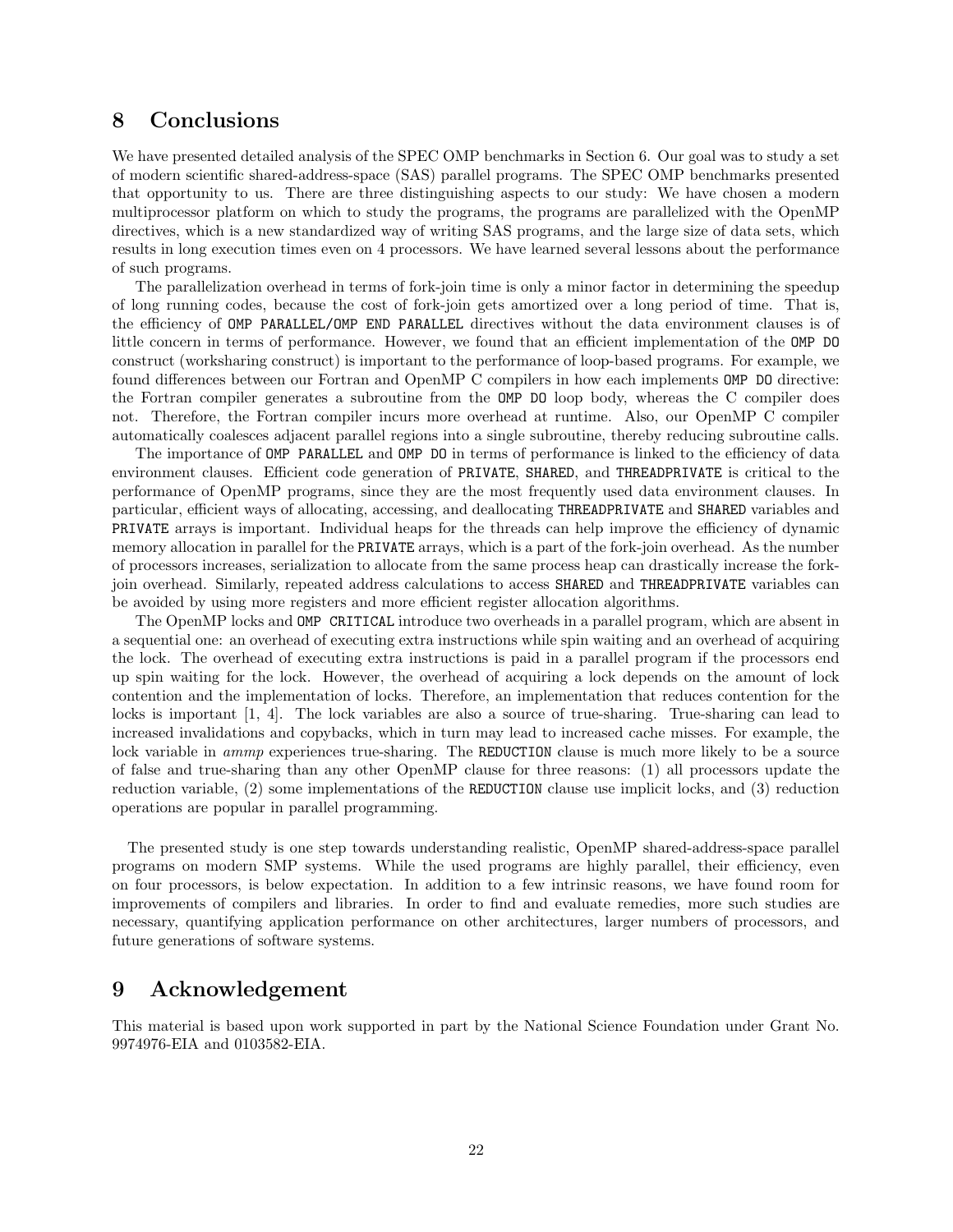# References

- [1] A. Kagi, D. Burger, and J. Goodman, "Efficient Synchronization: Let Them Eat QOLB," Proc. 24th International Symposium on Computer Architecture (ISCA 24), June 1997.
- [2] C. L. Lawson, R. J. Hanson, D. R. Kincaid, and F. T. Krogh, "Basic Linear Algebra Subprograms for Fortran usage," ACM Transactions on Mathematical Software, vol. 5, pp. 308–323, Sept. 1979.
- [3] E. L. Boyd, W. Azeem, H.-H. Lee, T.-P. Shih, S.-H. Hung, and E. S. Davidson, "A Hierarchical Approach to Modeling and Improving the Performance of Scientific Applications on the KSR1," in Proceedings of the 1994 International Conference on Parallel Processing, vol. 3, pp. 188–192, August 1994.
- [4] J. M. Mellor-Crummey and M. L. Scott, "Algorithms for Scalable Synchronization on Shared-Memory Multiprocessors," ACM Transactions on Computer Systems, 1991.
- [5] M. Berry and et. al., "The Perfect Club Benchmarks: Effective Performance Evaluation of Supercomputers," Int'l. Journal of Supercomputer Applications, vol. 3, no. 3, pp. 5–40, Fall 1989.
- [6] OpenMP Forum, http://www.openmp.org, OpenMP: A Proposed Industry Standard API for Shared Memory Programming, October 1997.
- [7] R. Chandra, L. Dagum, D. Kohr, D. Maydan, J. McDonal and R. Menon Parallel Programming in OpenMP. San Diago, California.: Academic Press, 2001.
- [8] R. P. Garg and I. Sharapov, Techniques for Optimizing Applications: High Performance Computing. Prentice Hall, first ed., 2002.
- [9] R. W. Hockney and M. B. (Editors), "PARKBENCH Report: Public International Benchmarking for Parallel Computers," Scientific Programming, vol. 3, no. 2, pp. 101–146, 1994.
- [10] S. C. Woo, M. Ohara, E. Torrie, J. P. Singh, and A. Gupta, "The SPLASH-2 Programs: Characterization and Methodological Considerations," in Proceedings of the 22nd International Symposium on Computer Architecture, pp. 24–36, 1995.
- [11] Sun Microsystems Inc., Analyzing Program Performance with Sun Workshop, July 2001.
- [12] Sun Microsystems Inc., *UltraSPARC User's Manual*, 1997.
- [13] S. W. Kim and R. Eigenmann, "Where Does the Speedup Go: Quantitative Modeling of Performance Losses in Shared-Memory Programs," Parallel Processing Letters, vol. 10, no. 2 and 3, pp. 227–238, 2000.
- [14] Vishal Aslot. Performance Characterization of the SPEC OMP Benchmarks. Master's thesis, Purdue University, 2002.
- [15] V. Aslot, M. Domeika, R. Eigenmann, G. Gaertner, W. B. Jones, and B. Parady, "Specomp: A new benchmark suite for measuring parallel computer performance," in OpenMP Shared-Memory Parallel Programming, Lecture Notes in Computer Science #2104, (Springer Verlag, Heidelberg, Germany), pp. 1–10, July 2001.
- [16] V. Pai, P. Rangnathan, S. Adve, and T. Harton, "An Evaluation of Memory Consistency Models for Shared-Memory Systems with ILP Processors," Proceedings of the 7th International Conference on Architectural Support for Programming Languages and Operating Systems (ASPLOS-VII), October 1996, pp. 12–23.